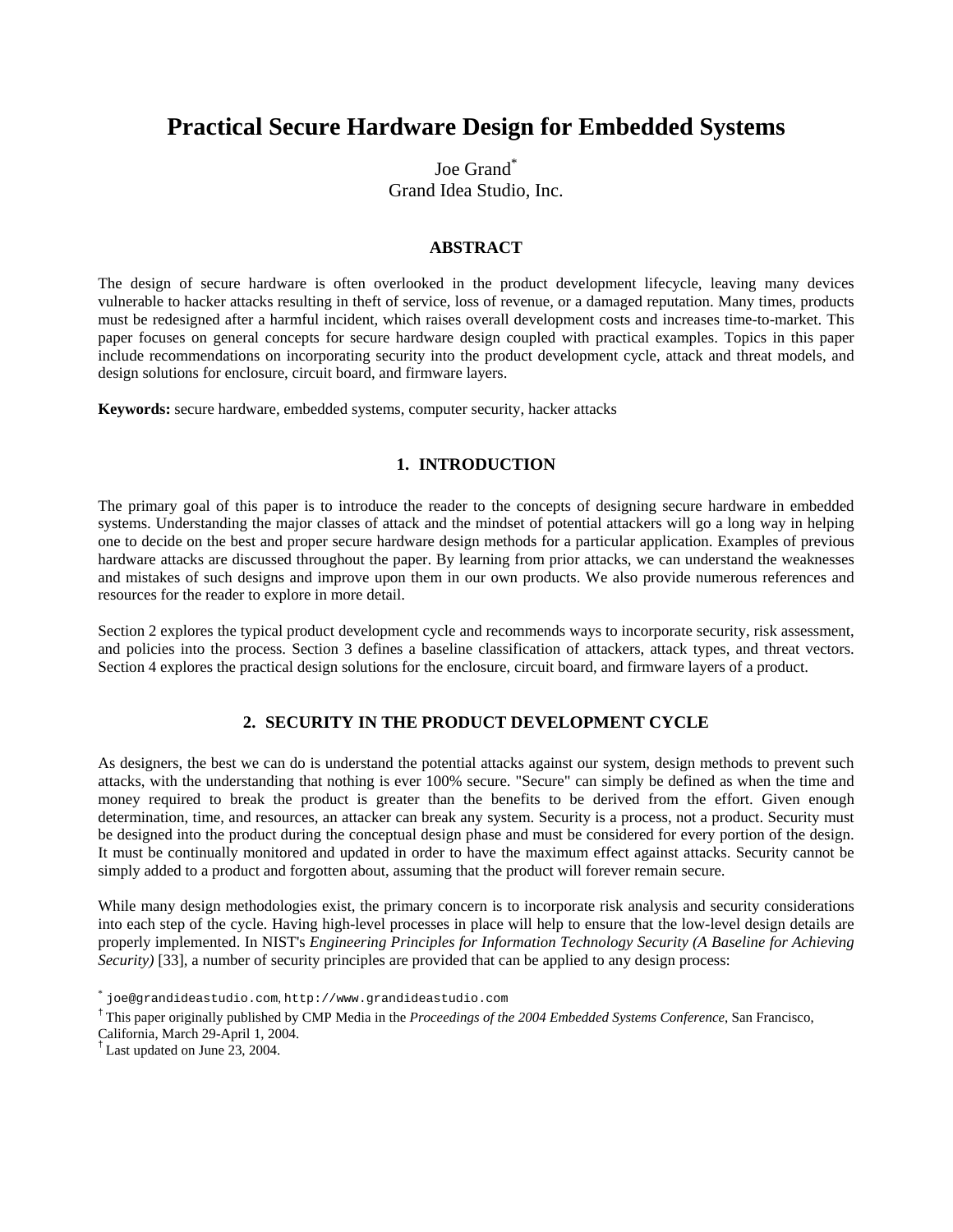- 1. **Establish a sound security policy as the "foundation" for design.** The security policy identifies security goals the product should support (see Section 2.1 for details). The goals guide the procedures, standards, and controls of the development cycle. It may be necessary to modify or adjust security goals due to other operational requirements.
- 2. **Treat security as an integral part of the overall system design.** Security must be considered during product design. It is very difficult to implement security measures properly and successfully after a system has been developed.
- 3. **Reduce risk to an acceptable level.** Risk is defined as the combination of the probability that a particular threat source will exploit a vulnerability and the resulting impact should this occur. Elimination of all risk is not costeffective and likely not possible. A cost-benefit analysis should be conducted for each proposed secure hardware mechanism.
- 4. **Implement layered security (Ensure no single point of failure).** Security designs should consider a layered approach of multiple security mechanisms to protect against a specific threat or to reduce a vulnerability.
- 5. **Strive for simplicity.** The more complex the mechanism, the more likely it may possess exploitable flaws. Simple mechanisms tend to have fewer exploitable flaws and require less maintenance.
- 6. **Minimize the system elements to be trusted.** Security measures include people, operations, and technology. Where technology is used, hardware, firmware, and software should be designed so that a minimum number of elements need to be trusted in order to maintain protection. In Kocher's *Hacking Cryptosystems* presentation [24], it is recommended to "put all your eggs in one basket" by isolating all critical content into one secure area instead of having multiple secure areas throughout the design. This way, you can focus on properly securing and testing a single critical area of the product instead of many disparate areas.
- 7. **Do not implement unnecessary security mechanisms.** Every security mechanism should support one or more defined goals. Extra measures should not be implemented if they do not support a goal, as they could add unneeded complexity to the system and are potential sources of additional vulnerabilities. All likely classes of attack should be protected against (see Section 3 for details).

Many times, an engineering change will be made to the product circuitry or firmware without re-evaluating the effect such a change may have on system security. Without a process in place to analyze changes throughout the design cycle, security that was properly implemented at the beginning of the design may become irrelevant by the time the product goes into production. Requiring trusted third-party design reviews of the product during the prototype and preproduction phases allow a "fresh set of eyes" to examine the product for any critical design flaws that are non-obvious or have been simply overlooked by the product designers.

## **2.1. Risk Assessment and Management**

Choosing what type of security methods to use to protect your embedded intellectual property is no different than choosing what type of safe to use to protect your valuables. A priceless family heirloom may likely be stored in a torch-, explosive-, and tool-resistant safe. However, it would not make much financial sense to purchase such a safe to store an easily replaceable piece of jewelry. By the same token, it would not be feasible to implement an extremely secure, multilayered hardware solution just to protect a single password that is used to access undocumented games in a mobile phone, although it would be in order to protect cryptographic keys used for encrypted communications with a large financial institution (whose theft could result in millions of dollars of loss). Before being able to make an educated, informed decision, one needs to understand the threat, the value of the contents being protected, and the reason for protecting such contents. Essentially, weaker, more vulnerable devices should contain less valuable secrets.

Before deciding on acceptable secure hardware methods to design into your product, risk assessment of three key areas must take place: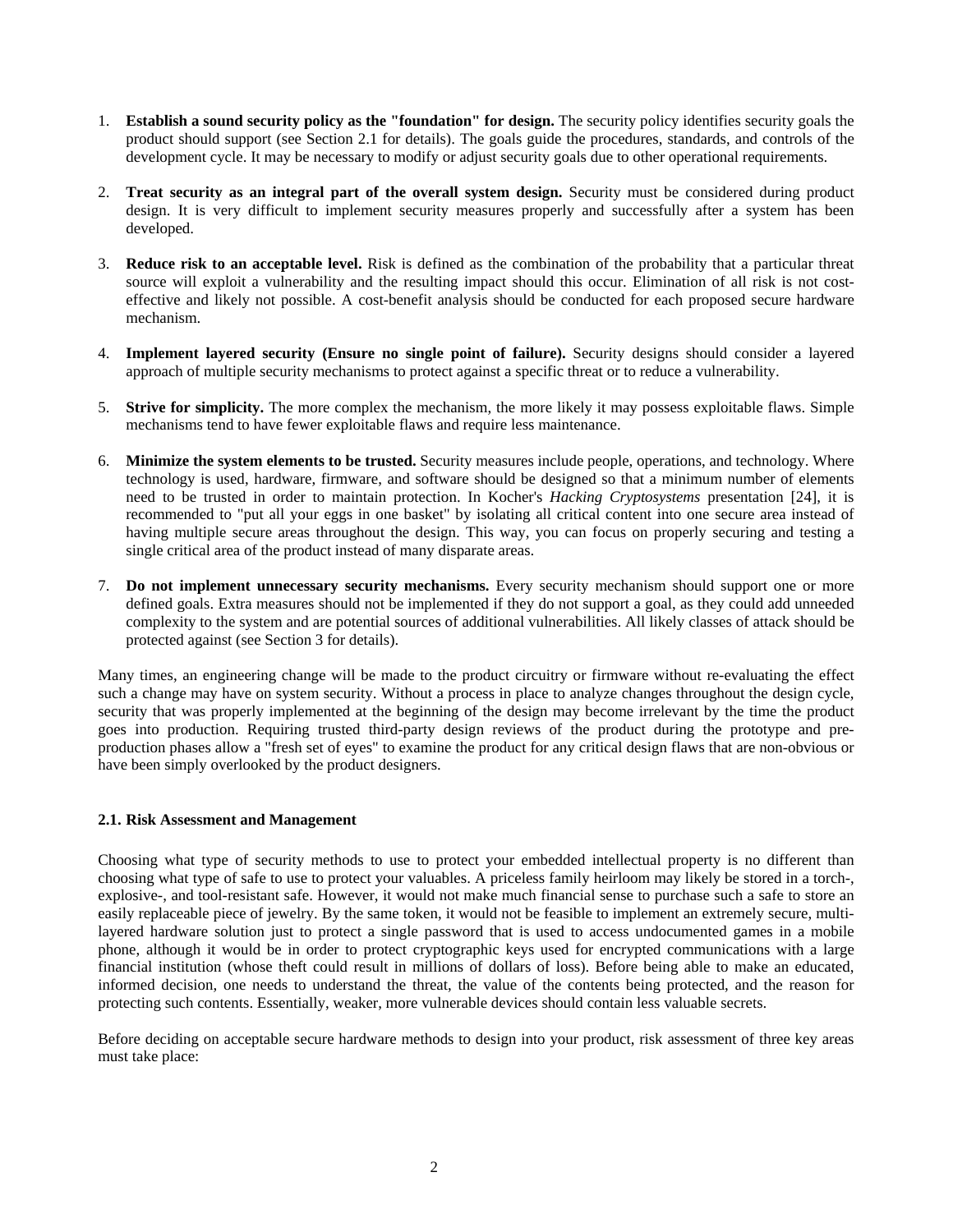- **What needs to be protected.** The critical components in your circuit that need to be protected should be identified before the product is actually constructed, as it is extremely difficult (if not impossible) to implement proper security mechanisms after-the-fact. Such components may include specific algorithms, device identifiers, digital media, biometrics, cryptographic keys, complete product firmware, or other product-specific data. In addition to protecting discrete data contents, you may be interested in implementing a secure product boot sequence, field programmability, or remote management interface. Be aware that in some cases, even non-critical portions can unknowingly compromise the security of the system.
- Why it is being protected. In some countries, protecting certain content may be a legislative requirement (for example, a medical device containing confidential patient information must be secured in order to meet the U.S. HIPAA requirements). In most situations, critical data is being protected to prevent a specific security threat (see Section 3 for details). It is important to acknowledge that an attack threat may exist and to implement the proper mechanisms to prevent them. Ignoring or overlooking the possibility of attack can lead to a vulnerable product.
- **Who you are protecting against.** The types of attackers vary greatly (see Section 3.1 for details), from a curious hardware hacker to an entire group backed by organized crime, government, or a competitor. As such, it is important to attempt to properly identify the skill level and theoretical goals of the primary attackers.

A designer has a challenging task to create and ensure security of their system. Not only are they responsible for the entire system, they must understand every possible aspect of the design and are typically constrained by technical, financial, or political agendas. An attacker has an easier job to achieve their goal, which is to exploit any insecurity of the system. They need to only discover one exploitable area of the design and typically have fewer constraints on their methods than the designer. Attackers invest resources, in the form of time and money, in pursuit of a specific goal. They will likely choose the attack that yields the best results in the easiest and most repeatable fashion. It is extremely important to note that a security mechanism implemented in one product may not be suitable or useful in another.

# **3. ATTACK AND THREAT CLASSIFICATIONS**

The key to understanding how to design a properly protected system is to understand the mindset of an attacker. This section will explore classifications of attackers and look at the most common threat models. Today, with the advances in technology, lower cost of products, and easier access by the public to the once-specialized tools, attacks on hardware are becoming more prevalent.

Attacks generally fall into one of three categories, though some attacks may consist of more than one:

- **Insider Attack.** Insider threats make up a significant portion of computer security breaches. This may come in form of run-on fraud by a manufacturer (producing additional identical units of a product to be sold on the grey market) or a disgruntled employee (willing to sabotage or sell critical product information, such as encryption keys, firmware, or other intellectual property). Many, but not all, insider threats can be thwarted with strict compartmentalization of critical data, access control, and chain of custody policies.
- **Lunchtime Attack.** These attacks often take place during a small window of opportunity, such as a lunch or coffee break. Typically, the attack would need to be completed in a short period of time (ranging from a few minutes to a few hours). Lunchtime attacks are risky, as they can easily be detected if the target product is missing or has visibly been tampered with.
- **Focused Attack.** Time, money, and other resources typically are not an issue for a focused attack, in which the adversary can bring the product into a private location to analyze and attack with no risk of being discovered.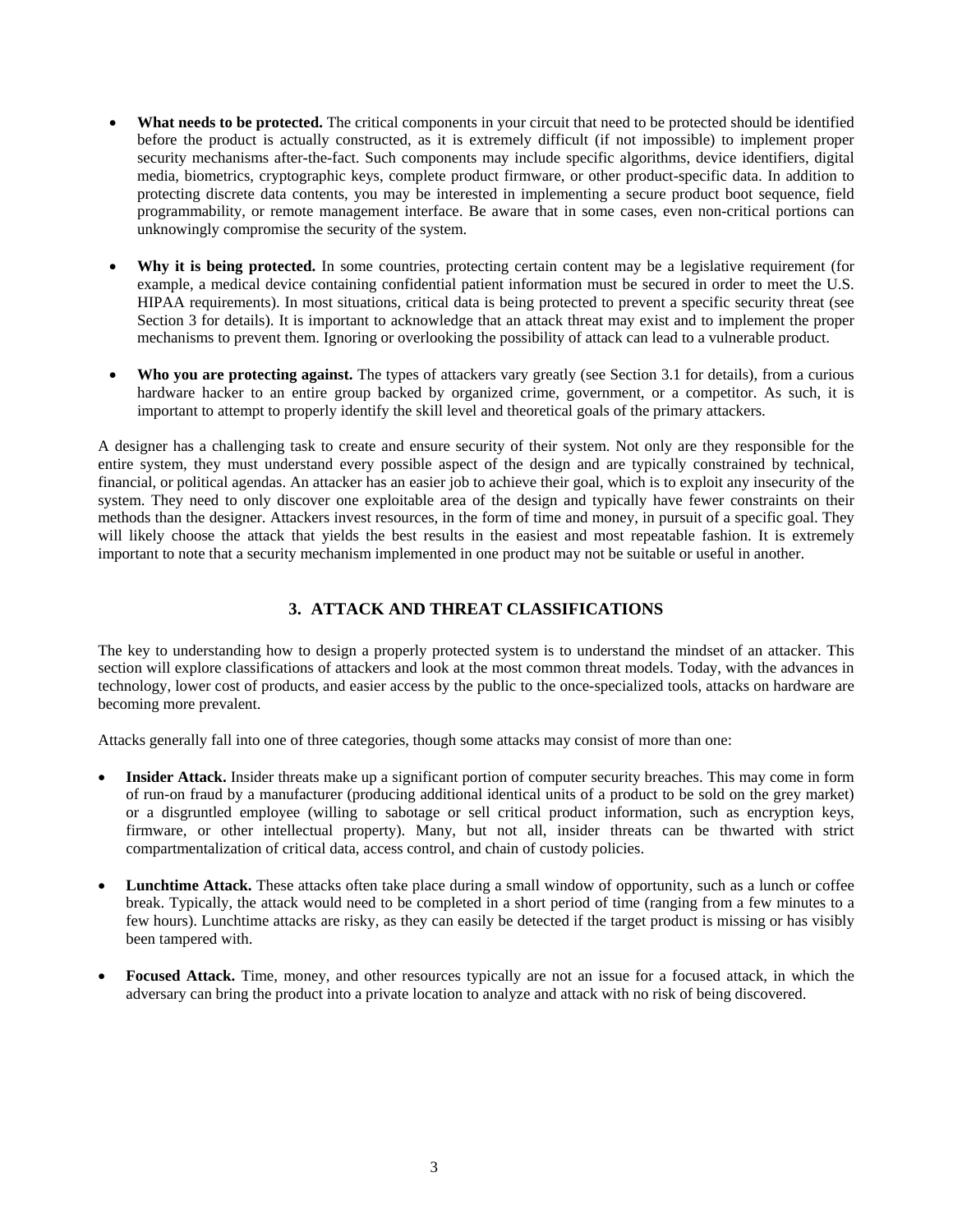#### **3.1. Attacker Classification**

In Abraham, et al.'s *Transaction Security System* [1], attackers are classified into three groups (now essentially an industry-standard) depending on their expected abilities and strengths:

- **Class I (clever outsiders).** They are often very intelligent but may have insufficient knowledge of the system. They may have access to only moderately sophisticated equipment. They often try to take advantage of an existing weakness in the system, rather than try to create one.
- **Class II (knowledgeable insiders).** They have substantial specialized technical education and experience. They have varying degrees of understanding of parts of the system but potential access to most of it. They often have highly sophisticated tools and instruments for analysis.
- **Class III (funded organizations).** They are able to assemble teams of specialists with related and complementary skills backed by great funding resources. They are capable of in-depth analysis of the system, designing sophisticated attacks, and using the most advanced analysis tools. They may use Class II adversaries as part of the attack team.

Table 1 compares each attack classification against available resources, based on Kocher's *Crypto Due Diligence* [23]. The majority of practical design examples presented in this paper are targeted towards thwarting Class I and a portion of Class II attackers.

| <b>Resource</b>                      | <b>Class I</b><br>(Curious hardware)<br>hacker) | <b>Class II</b><br>(Academic) | <b>Class III</b><br>(Organized crime) | <b>Class III</b><br>(Government) |
|--------------------------------------|-------------------------------------------------|-------------------------------|---------------------------------------|----------------------------------|
| Time                                 | Limited                                         | Moderate                      | Large                                 | Large                            |
| Budget (\$)                          | $<$ \$1000                                      | $$10k - $100k$                | > \$100k                              | Unknown                          |
| Creativity                           | Varies                                          | High                          | Varies                                | Varies                           |
| Detectability                        | High                                            | High                          | Low                                   | Low                              |
| Target/Goal                          | Challenge/Prestige                              | Publicity                     | Money                                 | Varies                           |
| Number                               | Many                                            | Moderate                      | Few                                   | Unknown                          |
| Organized?                           | No.                                             | N <sub>0</sub>                | Yes                                   | Yes                              |
| Release information<br>about attack? | <b>Yes</b>                                      | Yes                           | Varies                                | No.                              |

## **Table 1. Comparison of Attack Classification with Available Resources.**

## **3.2. Attack Difficulty**

To classify the difficulty of attack against a product, Weinhart, White, and Arnold specified six levels in *An Evaluation System for the Physical Security of Computing Systems* [43], shown in Table 2. If implemented properly, the majority of practical design examples presented in this paper will give your product up to Level 4 protection.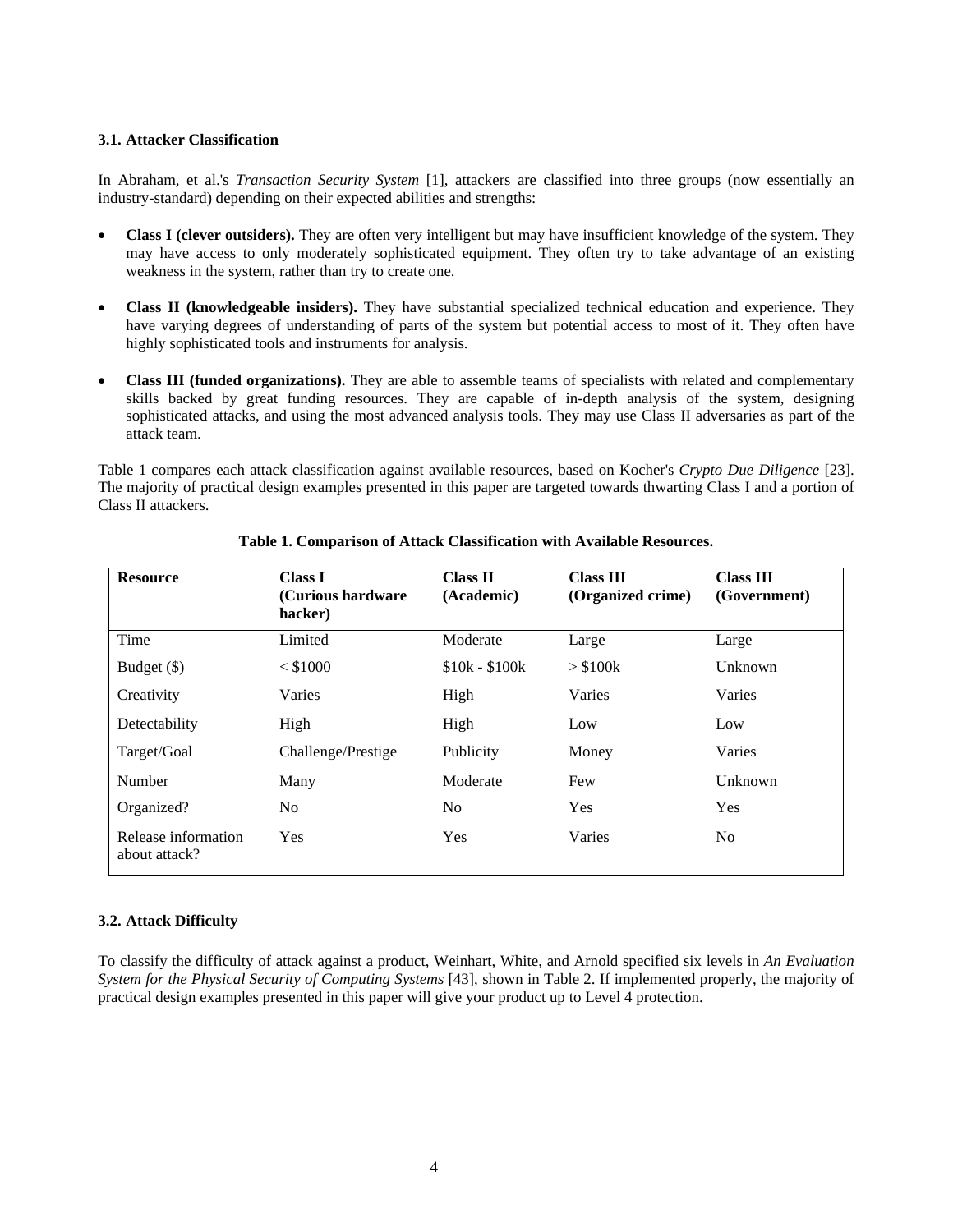| Table 2. Attack Difficulty Classification. |  |
|--------------------------------------------|--|
|--------------------------------------------|--|

| Level          | <b>Name</b>          | <b>Description</b>                                                                                                                                                                                                                                                                           |
|----------------|----------------------|----------------------------------------------------------------------------------------------------------------------------------------------------------------------------------------------------------------------------------------------------------------------------------------------|
| 1              | None                 | The attack can succeed "by accident," without the attacker necessarily being aware<br>that a defense was intended to exist. No tools or skills are needed.                                                                                                                                   |
| $\mathfrak{D}$ | Intent               | The attacker must have a clear intent in order to succeed. Universally available<br>tools (e.g., screwdriver, hobby knife) and minimal skills may be used.                                                                                                                                   |
| 3              | Common Tools         | Commonly available tools and skills may be used (e.g., those tools available from<br>retail department or computer stores, such as a soldering iron or security driver bit<br>set).                                                                                                          |
| 4              | <b>Unusual Tools</b> | Uncommon tools and skills may be used, but they must be available to a substantial<br>population (e.g., multimeter, oscilloscope, logic analyzer, hardware debugging<br>skills, electronic design and construction skills.) Typical engineers will have access<br>to these tools and skills. |
| 5              | Special Tools        | Highly specialized tools and expertise may be used, as might be found in the<br>laboratories of universities, private companies, or governmental facilities. The<br>attack requires a significant expenditure of time and effort.                                                            |
| 6              | In Laboratory        | A successful attack would require a major expenditure of time and effort on the part<br>of a number of highly qualified experts, and the resources available only in a few<br>facilities in the world.                                                                                       |

## **3.3. Product Accessibility**

There are four scenarios in which the attacker can gain access to a product and often corresponds directly to an attack goal (see Section 3.4 for details):

- **Purchase.** The attacker can purchase the product through a retail outlet, often with no means of detection (e.g., paying cash). Multiple products could be purchased, with the first few serving as disposable units to aid in reverse engineering or to discover any existing tamper mechanisms. This scenario may be financially prohibitive for Class I attackers but is typical for most focused attacks.
- **Evaluation.** The attacker can rent or lease the product from the vendor or distributor, often on a monthly basis. Most attacks are possible, though there is a risk of detection since it will need to be returned.
- **Active.** The attacker does not own the target product. The product is in active operation and may belong to a specific person. This is the most difficult type of attack, as risk of detection is quite high. The attacker may still have physical access to the product, if only for a short period of time (e.g., a lunchtime attack), so most attacks are still possible.
- **Remote Access.** The attacker will not have physical access to the product and all attacks will be done remotely (e.g., through a wired or wireless network). The attacker does not require special hardware tools and can easily mask their location. Risk of detection is low.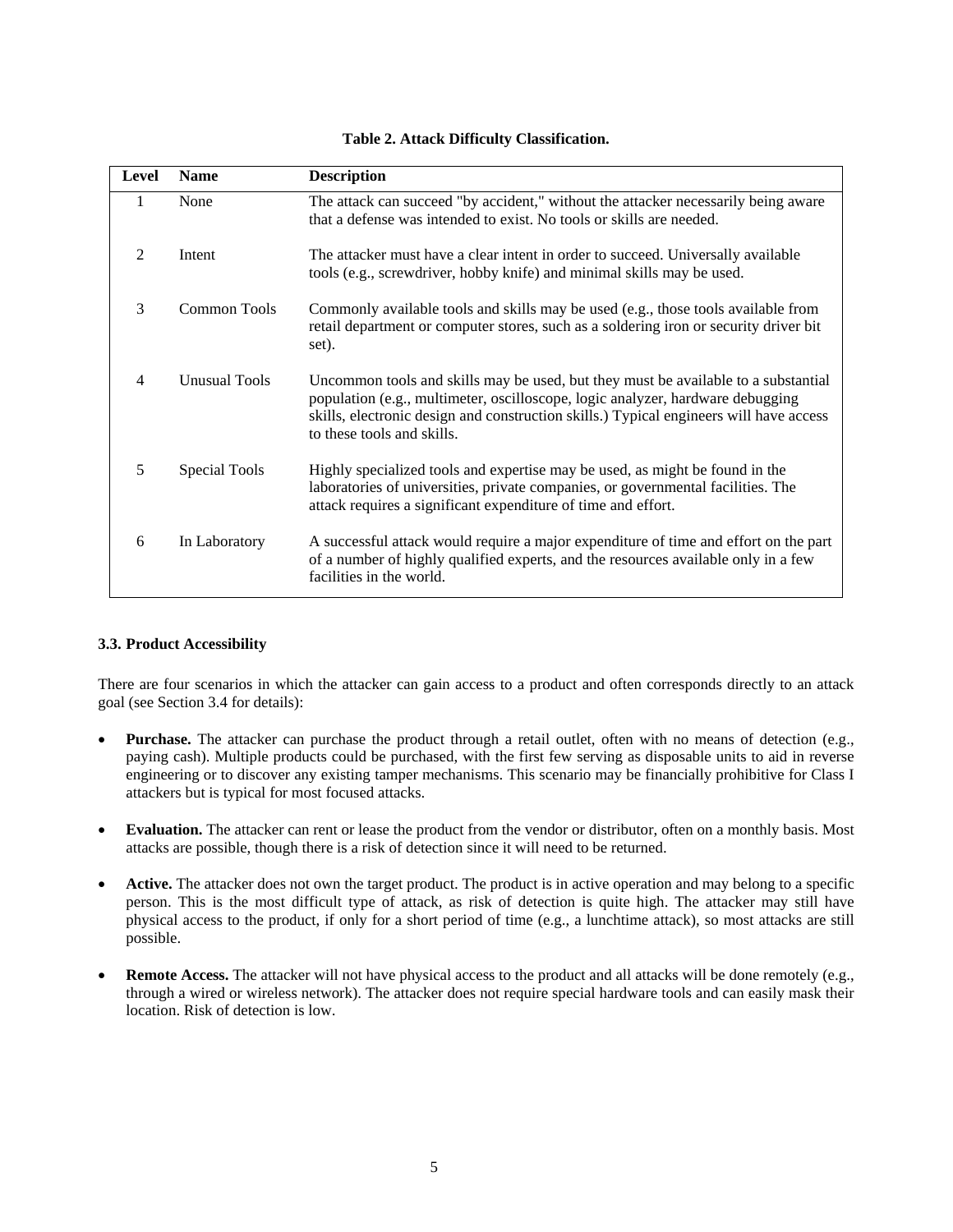## **3.4. Threat Vectors**

At the highest level, four classes of security threat exist, as based on Pfleeger's *Security in Computing* [35]:

- **Interception (or Eavesdropping).** Gaining access to protected information without opening the product. On a computer network, this could be done by illicitly copying data or through promiscuous mode network monitoring. With embedded systems, this could be achieved by monitoring the external interfaces of the device or by analyzing compromising signals in electromagnetic radiation, power supply current fluctuations, or protocol timings (see Section 4.4 for details). Although a loss may be discovered fairly quickly (e.g., in the case of credit card theft or spoofed user authentication), a silent interceptor may leave no traces by which the interception can be readily detected.
- **Interruption (or Fault Generation).** An asset of a product becomes lost, unavailable, or unusable. An example is a Denial-of-Service attack, malicious destruction of a hardware device, or intentional erasure of program or data contents. Fault generation falls into this class, which consists of operating the device under abnormal environmental conditions to intentionally provoke malfunctions, which may lead to the bypassing of certain security measures.
- **Modification.** Tampering with an asset of a product. Modification is typically an invasive technique for both hardware (circuit modifications or microprobing, see Section 4.2 for details) and software (changing the values of data or altering a program so that it performs a different computation). Some cases of modification can be detected with simple security measures, but other more subtle changes may be almost impossible to detect.
- **Fabrication.** Creating counterfeit objects on a computing system or product. Fabrication can come in many forms, including a man-in-the-middle attack, inserting spurious transactions into a network, or adding data into a device. Sometimes these additions can be detected as forgeries, but if skillfully done, they may be indistinguishable from the real thing.

Within these classes, specific threat vectors and attack goals exist, some examples being:

- **Competition (or Cloning).** In this scenario, an attacker (usually in the form of a competitor) would reverse engineer or copy specific intellectual property from the product with a primary goal of gaining an advantage in the marketplace (by improving their product using the stolen technology or by selling lower-priced knock-offs).
- **Theft-of-Service.** Generally, these attacks aim to obtain a service for free that usually requires payment. Examples include mobile phone cloning or bypassing copy protection schemes.
- **User Authentication (or Spoofing).** These attacks are typically focused on products that are used to verify the owner's identity, such as a smartcard, biometric reader, or one-time-password generator.
- **Privilege Escalation (or Feature Unlocking).** These attacks are aimed at unlocking hidden/undocumented features of a product or to increase the amount of control given to the user without having legitimate credentials (e.g., acquiring administrator access on a network appliance).

Human nature can be a significant dent in the secure hardware armor. Skilled attackers can use social engineering techniques to obtain sensitive or company confidential information about a specific product or mechanism without ever tampering with the actual device, as discussed in Mitnick and Simon's *The Art of Deception: Controlling the Human Element of Security* [32]. Searching patents, data sheets, and available information on the Web and in libraries can also provide product details that may give an attacker an unintended advantage.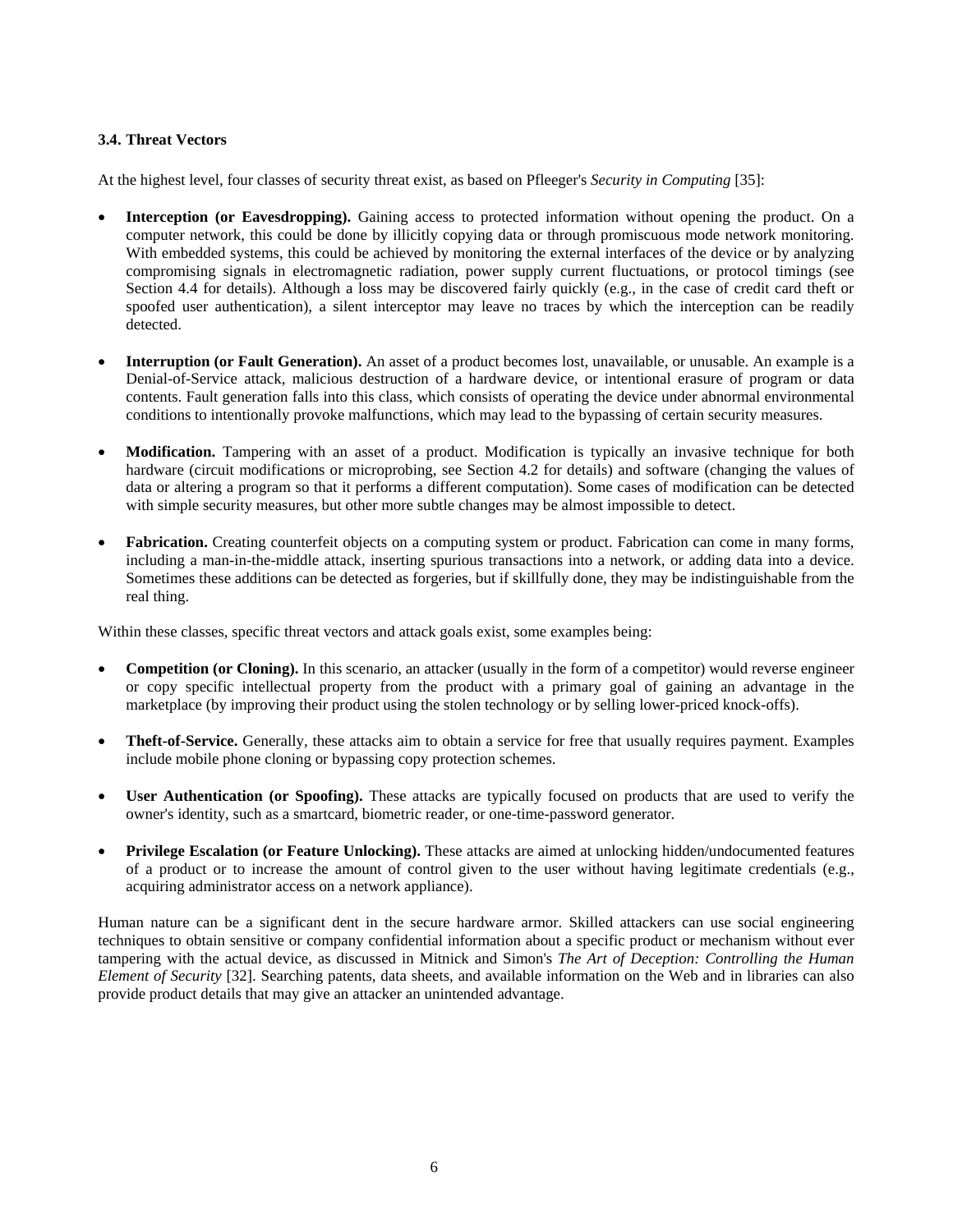# **4. PRACTICAL DESIGN SOLUTIONS**

This section examines three levels of the product: enclosure, circuit board, and firmware. Design solutions and protection methods are proposed, and attack examples are provided for historical reference.

#### **4.1. Product Enclosure**

The design of a secure product enclosure is critical to prevent attackers from gaining access to the internal circuitry. Once the circuit board is accessible to the attacker, they will typically reverse-engineer the design to create a schematic and then identify possible attack vectors. Opening some products is as simple as loosening a few screws or prying open the side with a hobby knife or screwdriver (as shown in Figure 1). Section 4.1.2 looks at tamper mechanisms and other solutions to create a more secure enclosure.

Additionally, consideration at this stage must be given to how the device communicates with the outside world and what information can be retrieved from the device without gaining physical access.



## **Figure 1. Opening the housing of an Apple iPod using a jeweler's screwdriver, from Grand, et al.'s** *Hardware Hacking: Have Fun While Voiding Your Warranty* **[14]**

#### **4.1.1. External Interfaces**

External interfaces are typically a product's lifeline to the outside world. Such interfaces may be used for a number of purposes, including connecting to peripherals, field programming, or testing during product manufacturing. Typical interfaces include Firewire<sup>1</sup>, USB<sup>2</sup>, RS232, Ethernet, or JTAG IEEE 1149.1<sup>3</sup>. Products often implement development or programming interfaces that are not meant for everyday consumer use, but can benefit an attacker immensely. Simply obfuscating these interfaces with proprietary connector types or hidden access doors or holes is not suitable as they will easily be discovered.

When an attacker gains access to an external interface, they will typically first probe the connections to determine their functionality (if it is non-obvious). This is achieved by monitoring the test points for any device-generated signals (using

1 http://www.1394ta.org

 $2$  http://www.usb.org

<sup>3</sup> http://www.ti.com/sc/docs/jtag/jtaghome.htm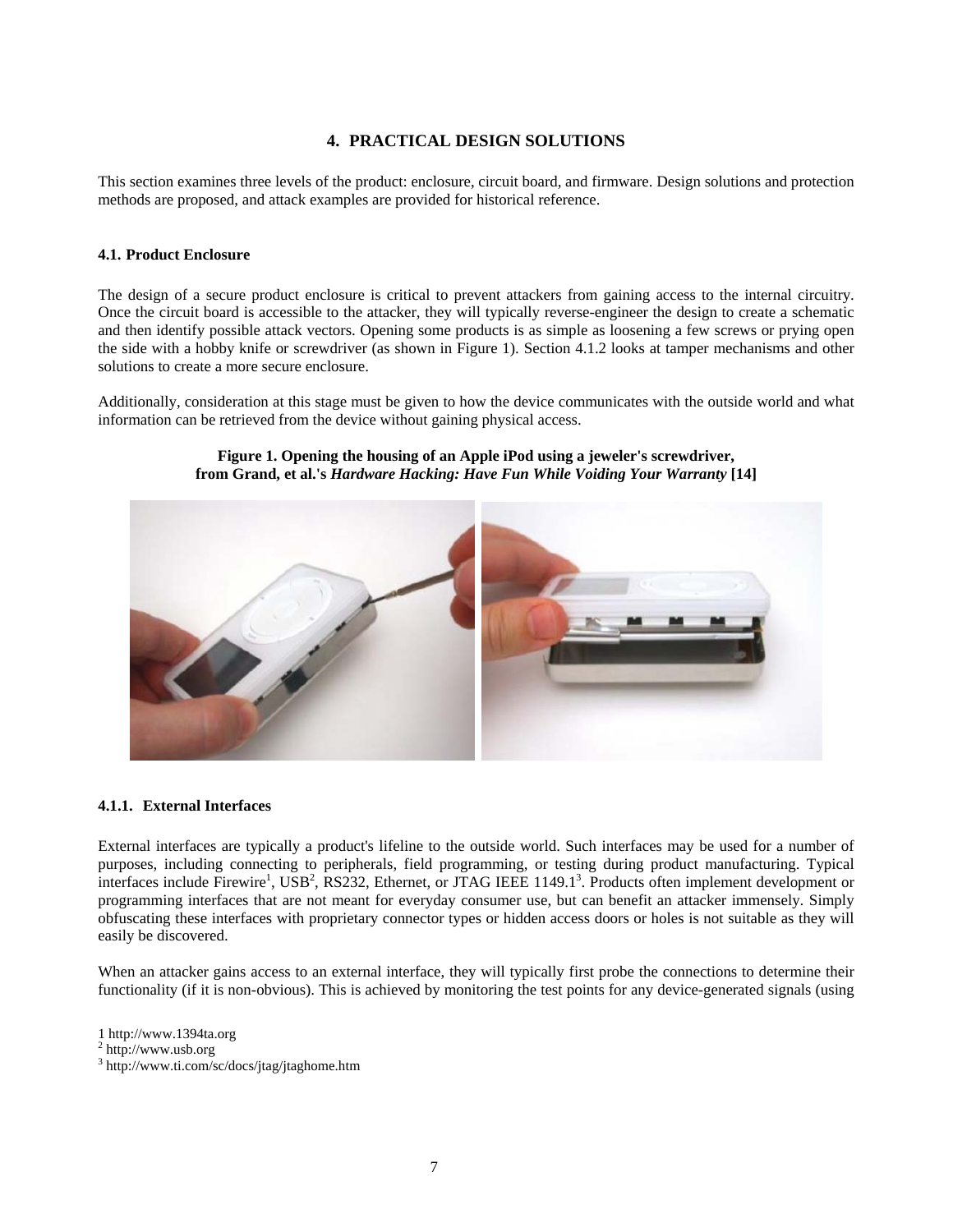a multimeter, oscilloscope, or logic analyzer) and then manually toggling the state of the pins to induce a device response. Knowing the state of the pins can help an attacker make an educated guess on the type of interface the product is using.

Once the interface is known, it is trivial for an attacker to monitor the communications using a dedicated protocol analyzer (e.g., CATC<sup>4</sup>) or software-based tool, such as SnoopyPro<sup>5</sup> for USB, SysInternals' PortMon<sup>6</sup> for serial (RS232) and parallel port, and Ethereal<sup>7</sup> for network protocols. One attack against a known protocol is to generate malformed or intentionally bad packets (using the traffic generation features of a protocol analyzer, for example) and observe the results. If the product does not properly handle errors or illegal packets, a failure may trigger an unintended operation that is useful to the attacker.

Figure 2 shows an example of a proprietary external interface on a hardware authentication key fob. The test points (the five horizontal metal dots) are accessible by simply removing a small plastic sticker from the back of the device housing. The sticker can be replaced after attack, leaving no signs of tampering.



## **Figure 2. External interfaces on a hardware authentication device**

xda-developers.com discovered an attack against an XDA device through its JTAG interface [46]. Although the XDA does not have an external interface specifically used in the attack, the unit simply had to be unscrewed and wires attached to the proper test points. The JTAG functionality was still enabled on the board and was used to read and write the internal Flash ROM.

Kingpin and Mudge's *Security Analysis of the Palm Operating System and its Weaknesses Against Malicious Code Threats* [22] details an attack against devices running the Palm Operating System, which transmits an obfuscated version of the system password over the serial port during a HotSync operation. The encoded password can be retrieved and decoded into its original ASCII form. Additionally, designed into early versions of Palm OS is an RS232-based "Palm Debugger", which provides source- and assembly-level debugging of Palm OS executables. This debugger can be accessed through the HotSync port using commercial tools and enable any user to view raw memory, reset the device, export specific databases, or install, delete, or execute applications.

Use caution when connecting to the "outside world". If possible, encrypt or at least obfuscate traffic to increase attack difficulty. No secret or critical components should be able to be accessed through the external interface. Only publicly known information should be passed.

<sup>4</sup> http://www.catc.com

<sup>&</sup>lt;sup>5</sup> http://sourceforge.net/projects/usbsnoop

 $6$  http://www.sysinternals.com/ntw2k/freeware/portmon.shtml

http://www.ethereal.com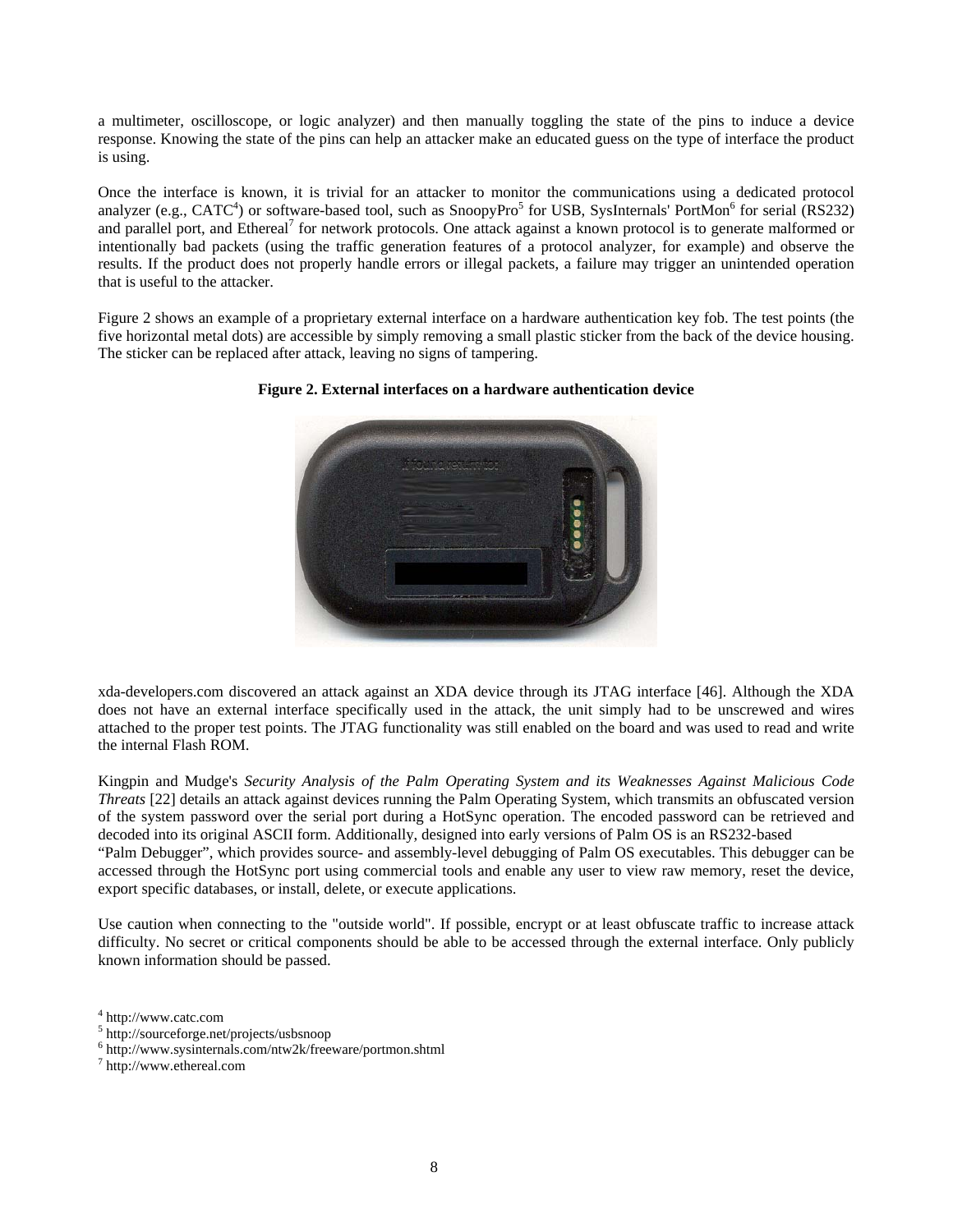Removing external programming or test interfaces may increase complexity of manufacturing or field upgradeability at the expense of security. JTAG functionality should be removed from operational modes if at all possible. If an interface is simply disconnected from the device (by blowing fuses or cutting traces on the PCB during manufacturing, for example), an adversary could easily reconnect or repair the interface and launch an attack.

While physical connections are the focus of this section, it is important to note that wireless interfaces also need to be secured, though beyond the scope of this paper. Arbaugh's Wireless Research Web site [5] details a number of vulnerabilities with 802.11b's<sup>8</sup> inherent encryption and Whitehouse's *War Nibbling: Bluetooth Insecurity* [45] demonstrate that Bluetooth $9$  technologies are also at risk.

## **4.1.2. Tamper Mechanisms**

The goal of tamper mechanisms is to prevent any attempt by an attacker to perform an unauthorized physical or electronic action against the device. Tamper mechanisms are divided into four groups: resistance, evidence, detection, and response. Tamper mechanisms are most effectively used in layers to prevent access to any critical components. They are the primary facet of physical security for embedded systems and must be properly implemented in order to be successful. From the designer's perspective, the costs of a successful attack should outweigh the potential rewards.

Often, existing tamper mechanisms can only be discovered by attempted or complete disassembly of the target product. This may require an attacker to obtain more than one device in order to sacrifice one for the sole purpose of discovering such mechanisms. Once the mechanisms are noted, an adversary can form hypotheses about how to attack and bypass them.

Weingart's *Physical Security Devices for Computer Subsystems: A Survey of Attacks and Defenses* [44] describes physical tamper mechanism attacks and defenses ranging from cheap and easy to extremely costly and complex. It is a comprehensive guide to many (if not all) known attack types and provides list of solutions to implement to protect against such attacks. Physical attacks include different types of probing (passive, active/injector, pico-probes, or energy), machining methods (manual material removal, mechanical, water, laser, chemical, or shaped charge), and electrical (radiation imprinting, temperature imprinting, high voltage imprinting, power supply fluctuations, clock glitching, circuit disruption, or electron beam and infrared laser read/write). Corresponding countermeasures for these attacks are described, including various types of physical barriers (hard barriers, single chip coatings, or insulator-based substrates), tamper evident solutions (brittle packages, crazed aluminum, polished packages, bleeding paint, or holographic tape), tamper detection sensors (voltage, probe, wire, printed circuit board, flex, stressed glass, piezo-electric, motion, ultrasonic, microwave, infrared, acceleration, radiation, flux, dosage, or temperature), and tamper response technologies (RAM power drop, RAM overwrite, or physical destruction).

Clark's *Physical Protection of Cryptographic Devices* [9] is a survey of attack risks, objectives, and scenarios related to tamper mechanisms and secure hardware design.

#### **4.1.2.1. Tamper Resistance**

Tamper resistance consists of using specialized materials to make tampering of a device or module difficult. This can include such features as hardened steel enclosures, locks, encapsulation, or security screws. Implementing tight airflow channels (that is, tightly packing the components and circuit boards within the enclosure) will increase the difficulty of optical probing of the product internals using fiber optics. A side benefit of many tamper resistant mechanisms is that they are often tamper evident, meaning that physical changes can be visually observed and it becomes obvious that the product has been tampered with (see Section 4.1.2.2 for details).

<sup>8</sup> http://standards.ieee.org/getieee802

<sup>9</sup> http://www.bluetooth.com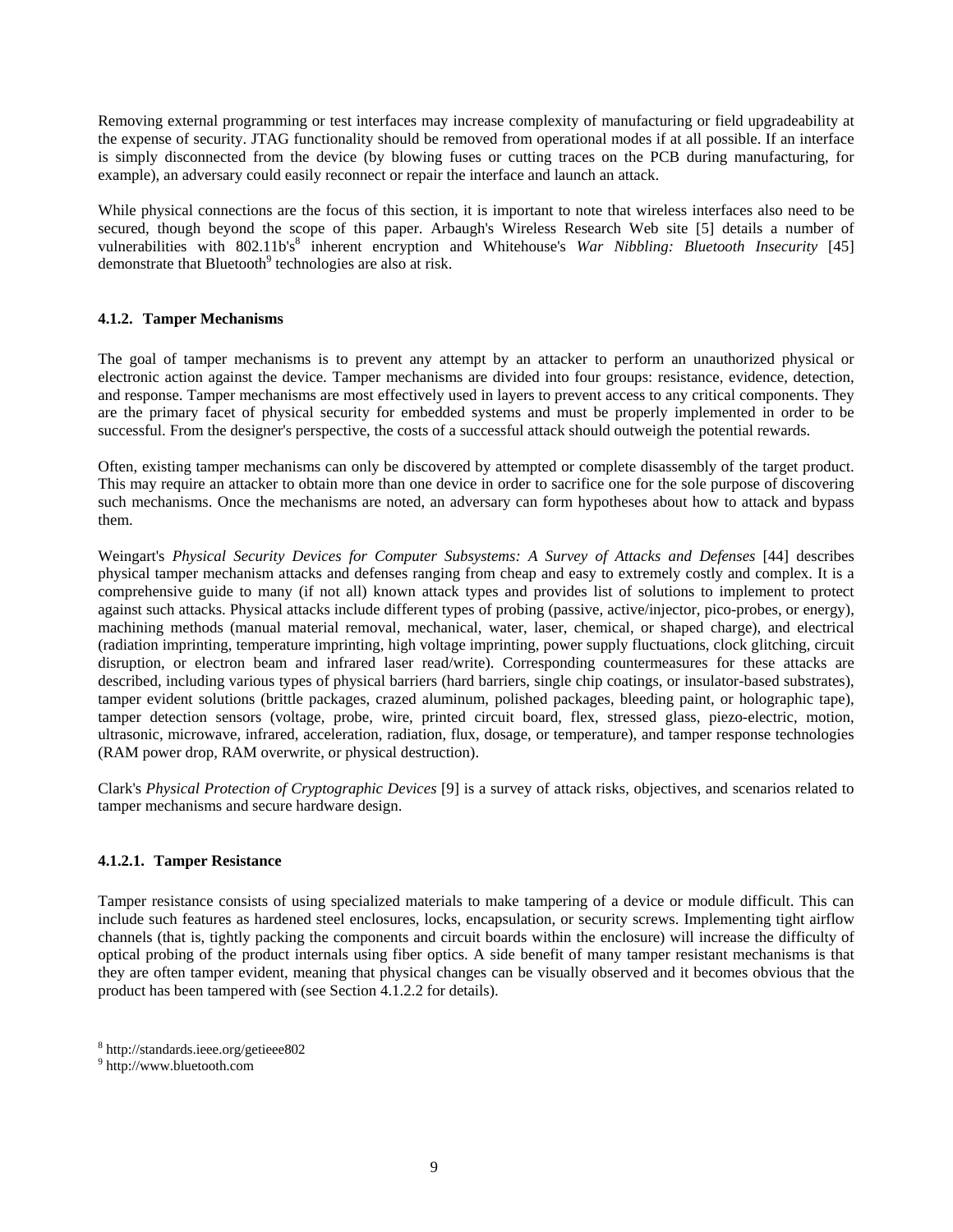If designing a housing that requires screws, or when retrofitting a design that is already using screws, consider implementing one-way screws that will offer additional tamper resistance. Although an adversary can likely drill through such screws, they raise the difficulty of attack over an industry-standard screwdriver or Torx driver bit. The Thomas Register Directory provides a large listing of security- and tamperproof-screw manufacturers and suppliers $^{10}$ .

Sealing both sides of the housing together in such a way that requires the destruction of the device in order to open it should be considered. Many plastics are sensitive to heat and melt at fairly low temperatures. Consider sealing the housing with high-temperature glue or ultrasonic welding to reduce tampering. If using high-temperature glue, choose one with a higher softening point than the plastic housing in order to increase visible tamper evidence. Serviceability may be an issue if the product is intended to be opened by authorized personnel. However, if a legitimate user can open the device, an adversary can, too.

Encapsulating the entire circuit board with resistant resin or epoxy compound will help to protect the circuitry. However, it is more common for such encapsulation to be done on only specific critical components. Conformal coatings and encapsulants are typically used to protect an assembled circuit board from moisture, fungus, dust, corrosion, or tampering. It can also reduce mechanical stress on components and protect them from thermal shock. Urethane provides a hard, durable coating that offers excellent abrasion and solvent resistance. It shrinks significantly during coating, which may stress components. Epoxies also offer excellent resistance to moisture and solvents. Usually consisting of a two-part thermosetting resin, the coating also shrinks during curing, leaving a hard, difficult to remove film. Conformal coatings are provided by a large number of manufacturers, including 3M, GE Silicones<sup>11</sup>, Dow Corning<sup>12</sup>, and MG Chemicals<sup>13</sup>.

Chemicals exist, such as methylene chloride, sulfuric acid, fuming nitric acid, or MG Chemicals' Conformal Coating Stripper<sup>14</sup>, which may remove protective coatings, so be sure to evaluate that your chosen compound is suitable for your desired protection level. In order to protect against a chemical attack that removes the encapsulation, aluminum powder can be added to the compound. A solvent capable of dissolving the aluminum will corrode the underlying components or circuitry, rendering the device useless.

## **4.1.2.2. Tamper Evidence**

The goal of tamper evidence is to ensure that there is visible evidence left behind when tampering occurs. Tamper evident mechanisms are a major deterrent for minimal risk takers (e.g., non-determined attackers). There are hundreds of tamper evident materials and devices available, mostly consisting of special seals and tapes to make it obvious that there has been physical tampering.

Tamper evidence features are only successful if there is a process in place to check if tampering has occurred or if a legitimate owner of the device notices a deformity. Generally speaking, if an adversary purchases a product with the specific intention of attacking it, tamper evident mechanisms by themselves will not prevent the attack.

 In Johnston and Garcia's *Vulnerability Assessment of Security Seals* [19], the authors explain 94 different security seals (including adhesive tape, plastic, wire loop, metal cable, metal ribbon, bolt type, secure container, passive fiber optic, and electronic) were defeated using low-cost tools and readily availably supplies. The time for a successful attacked ranged from 3 seconds to 125 minutes and the cost of necessary attack tools ranged from \$0.15 to \$750. Weingart's *Physical Security Devices for Computer Subsystems: A Survey of Attacks and Defenses* [44] provides dozens of potential tamper evident mechanisms to employ. Most (if not all) of the available tamper evident seals can be bypassed.

<sup>&</sup>lt;sup>10</sup> http://www.thomasregisterdirectory.com/screws/tamperproof\_screws\_0012296\_1.html <sup>11</sup> http://www.gesilicones.com <sup>12</sup> http://www.dowcorning.com/content/etronics

<sup>13</sup> http://www.mgchemicals.com

<sup>14</sup> http://www.mgchemicals.com/products/8310.html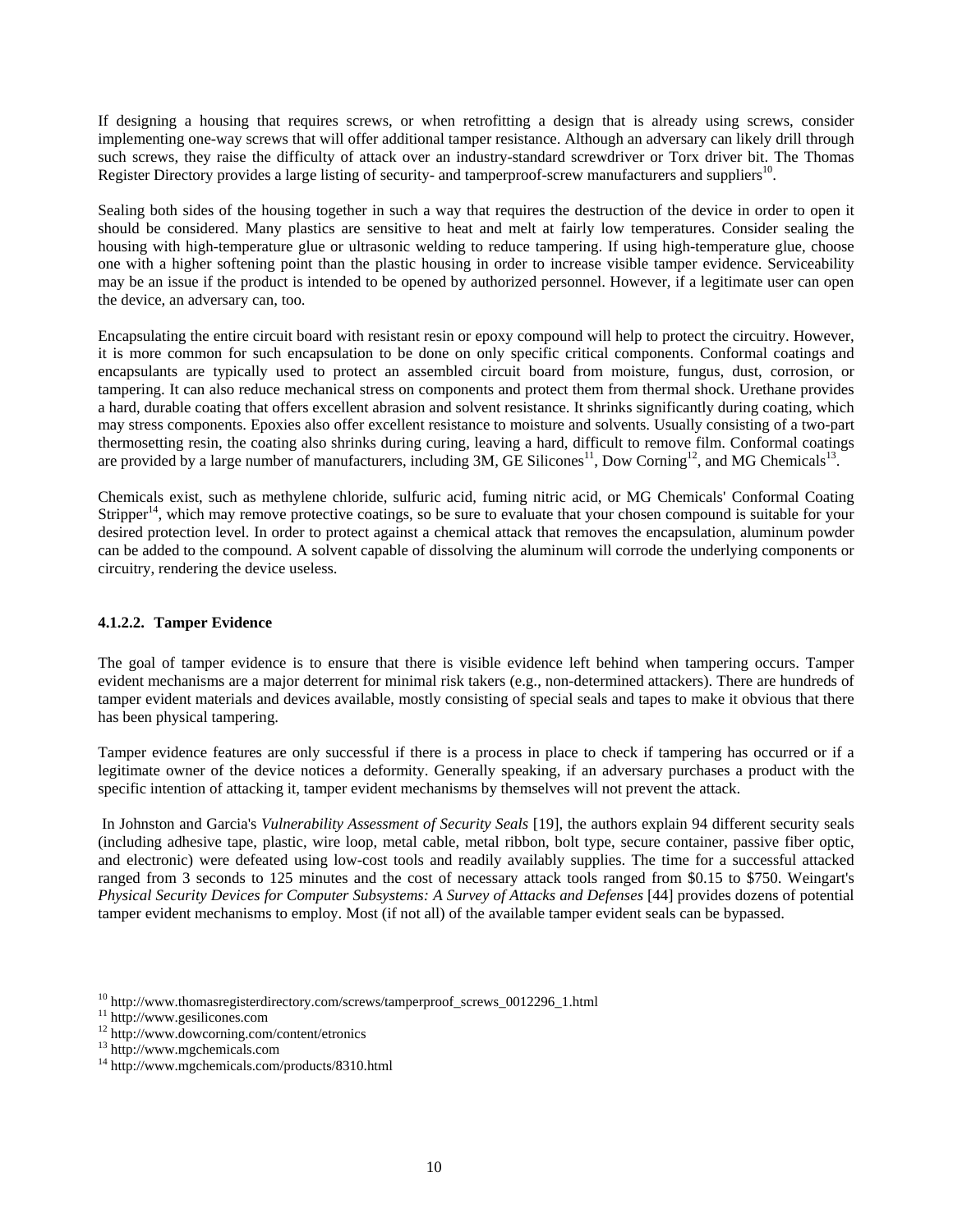Holdtite<sup>15</sup> manufactures Secure 42, superglue intended to provide evidence of tampering. Brittle plastics or enclosures that crack or shatter upon an attempted penetration may be suitable in certain environments. "Bleeding" paint, where paint of one color is mixed with tiny spheres of a contrasting color paint which rupture when the surface is scratched is a novel solution.

## **4.1.2.3. Tamper Detection**

Tamper detection mechanisms enable the hardware device to be aware of tampering and typically fall into one of three groups:

- **Switches** such as microswitches, magnetic switches, mercury switches, and pressure contacts to detect the opening of a device, the breach of a physical security boundary, or the movement of a particular component.
- **Sensors** such as temperature and radiation sensors to detect environmental changes, voltage and power sensors to detect glitch attacks, radiation sensors for X-rays (used for seeing what is inside of a sealed or encapsulated device) and ion beams (often used for advanced attacks to focus on specific electrical gates within an integrated circuit).
- **Circuitry** such as flexible circuitry, nichrome wire, and fiber optics wrapped around critical circuitry or specific components on the board. These materials are used to detect if there has been a puncture, break, or attempted modification of the wrapper. For example, if the resistance of the nichrome wire changes or the light power traveling through the optical cable decreases, the system can assume there has been physical tampering.

Again, Weingart's *Physical Security Devices for Computer Subsystems: A Survey of Attacks and Defenses* [44] provides a comprehensive list of specific mechanisms that could be employed.

## **4.1.2.4. Tamper Response**

Tamper response mechanisms are the countermeasures taken upon the detection of tampering. Chaum's 1983 *Design Concepts for Tamper Responding Systems* [8] presents concepts for implementing sensors into tamper responsive systems.

Most often, the response consists of completely shutting down or disabling the device, or erasing critical portions of memory to prevent an attacker from accessing secret data. Physical destruction of a device using a small explosive charge may be an option for extremely secure devices, but is not practical for most (if any) consumer electronics. Response mechanisms may also be simpler, such as just log the type of attack detected and the time it occurred, which can provide useful audit information and help with forensic analysis after an attack.

Simply erasing critical portions of memory (also known as "zeroizing") is usually not enough, however, as shown by Gutmann's *Secure Deletion from Magnetic and Solid-State Memory Devices* [16] and *Data Remanence in Semiconductor Devices* [15] and Skorobogatov's *Low Temperature Data Remanence in Static RAM* [39]. Gutmann observes that "contrary to conventional wisdom, volatile semiconductor memory does not entirely lose its contents when power is removed. Both static (SRAM) and dynamic (DRAM) memory retains some information." Section 4.2.3 explores this issue in more detail.

W.L. Gore's D3 electronic security enclosures<sup>16</sup> are designed to protect the physical security boundary of a module and combine a number of tamper evidence and detection features. The sensor comes as a foldable sheet that is to be wrapped around the product. Conductive ink crisscrosses through the sheet with a maximum distance between traces of 200 to 300 microns (a pitch too small to be drilled through without detection). The electrical state of the sensor changes if the

<sup>&</sup>lt;sup>15</sup> http://www.holdtite.com/english/handbook/spectronix/tproof.htm  $16$  http://www.goreelectronics.com/products/specialty/Electronic\_Security\_Enclosures.html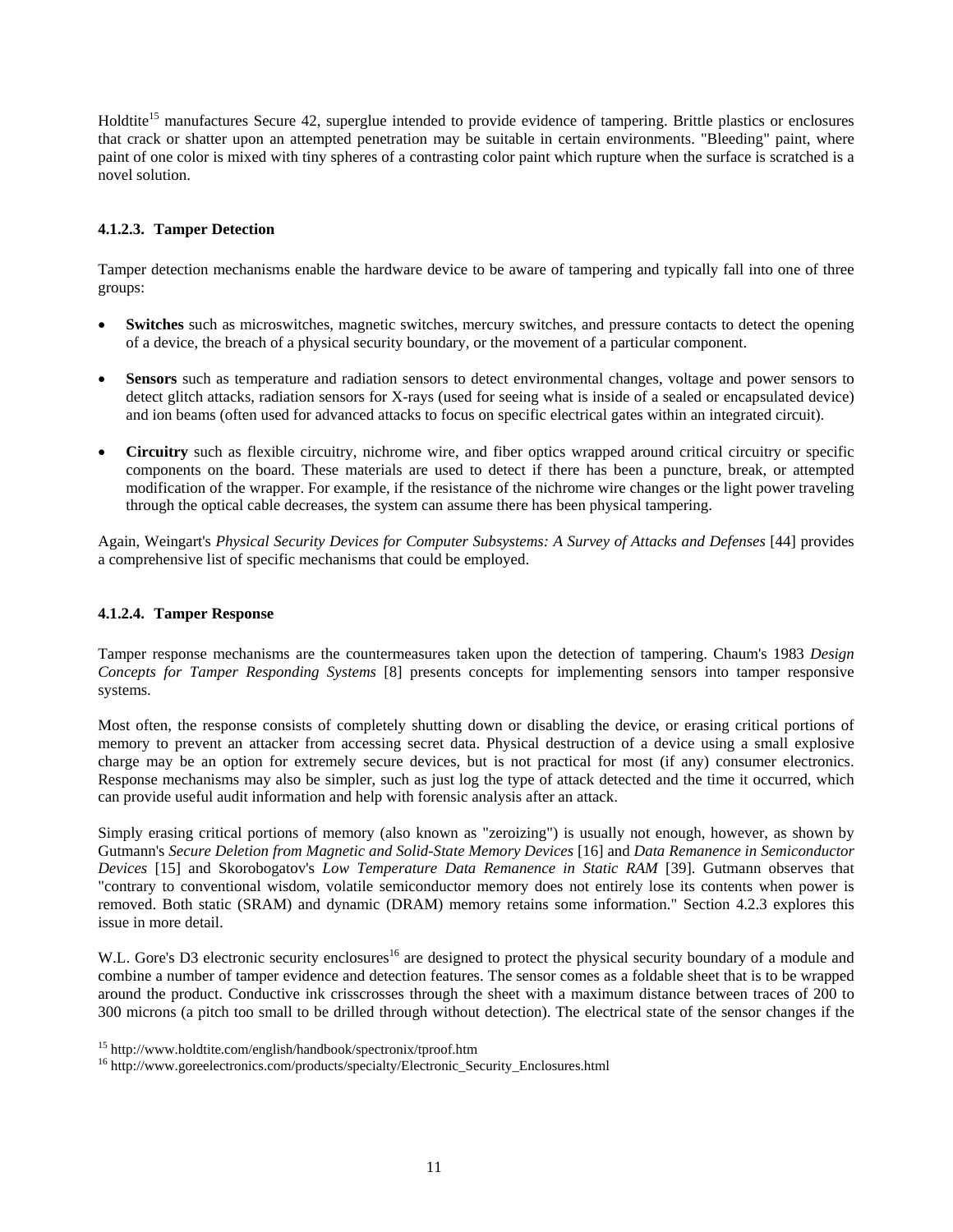field is broken, which will trigger the product to enable its tamper respondent mechanisms. Gore claims that the device is transparent to X-rays (which may be used to determine the location of the sensor within the product) and that it has been tested against a wide range of reagents and solvents. The outer layer has an opaque resin coating, which conceals all surface details of the sensor and prevents an attacker from seeing any traces. This product also meets the requirements of FIPS 140 Level 4 Specification for Cryptographic Modules [34].

It is unlikely that there will be accidental triggers of tamper response mechanisms. Even still, the legitimate user will need to understand the environmental and operational conditions and keep the device within those limits. Many tamperresponsive devices are designed and manufactured with the stipulation that they will never be opened - legitimately or not.

## **4.1.3. Emissions and Immunity**

The prevention of "compromising emissions" is an important requirement for secure hardware. All electronic devices generate electromagnetic inference (EMI) in one form or another. Emission security can be traced back as early as World War I, when field telephone lines could be monitored using the phenomenon of "cross talk," interference caused by the energy from one telephone conversation invading another by electrostatic or electromagnetic coupling [4]. Due to the sensitive nature of the subject, most research was classified and it soon disappeared from public literature. Much of the government shielding requirements (known as "TEMPEST") remains to be classified by the U.S. Government. However, many unclassified documents are available on John Young's TEMPEST Documents Web site [48].

van Eck's 1985 *Electromagnetic Radiation from Video Display Units: An Eavesdropping Risk?* [41] was the first academic article on the subject, which described the results of research into eavesdropping on video display units by picking up and decoding the electromagnetic interference. More recently, Kuhn and Anderson's *Soft Tempest: Hidden Data Transmission Using Electromagnetic Emanations* [29] showed how compromising emissions from a PC could be made better or worse by using specific font styles and colors. Loughry and Umphress's *Information Leakage from Optical Emanations* [30] describes how light emitting diodes (LEDs) in certain communications equipment leak the data contents that are being transmitted, and details a number of design changes to reduce such risk.

Kocher, Jaffe, and Jun's *Differential Power Analysis* [26], [27] (DPA) describes the monitoring of the electrical activity of a smart card and using mathematical methods to determine secret information stored in the device (such as user PINs or cryptographic keys). Simple Power Analysis (SPA) is a predecessor to DPA in which an attacker directly observes a system's power consumption, which varies based on the operation that the microprocessor is performing. Intensive operations, such as cryptographic functions, can easily be identified. While SPA attacks primarily use visual inspection to identify relevant power fluctuations, DPA attacks use statistical analysis and error correction techniques to extract information correlated to secret keys.

Rao and Rohatgi's *EMPowering Side-Channel Attacks* [37] provides preliminary results of similar attacks by measuring EMI. These types of focused EMI and power attacks are useful on small, possibly portable devices, such as smart cards or authentication tokens. Larger devices, such as desktop computers and network appliances, might generate too much EMI to be able to measure specific, minute changes. Well-filtered power supplies and physical shielding can make attacks infeasible.

Eavesdropping on EMI emissions is referred to as a passive attack. An active attack consists of directing high-energy RF (HERF) signals or directing electrostatic discharge (ESD) at the product in order to cause failures. Properly designing a product to meet specific EMI and RF emissions conditions is part of many specifications, including those of the FCC, EU, IEC, and FDA. Essentially the inverse of emissions testing, immunity testing subjects a product to various RF phenomena to see if it affects the product's performance. ESD protection components are often designed into external connectors and contacts to reduce the chance of failure. One attack uses an ESD simulator tool to generate a high voltage spike and inject it into a device's external interface or keypad in hopes of causing an unexpected or unintended condition (for example, by causing the program counter of the microprocessor to jump to a different code portion or change the values on the address or data bus). However, unless the injection of HERF or ESD can be reproduced in a controlled manner, the results may be too unpredictable to be useful.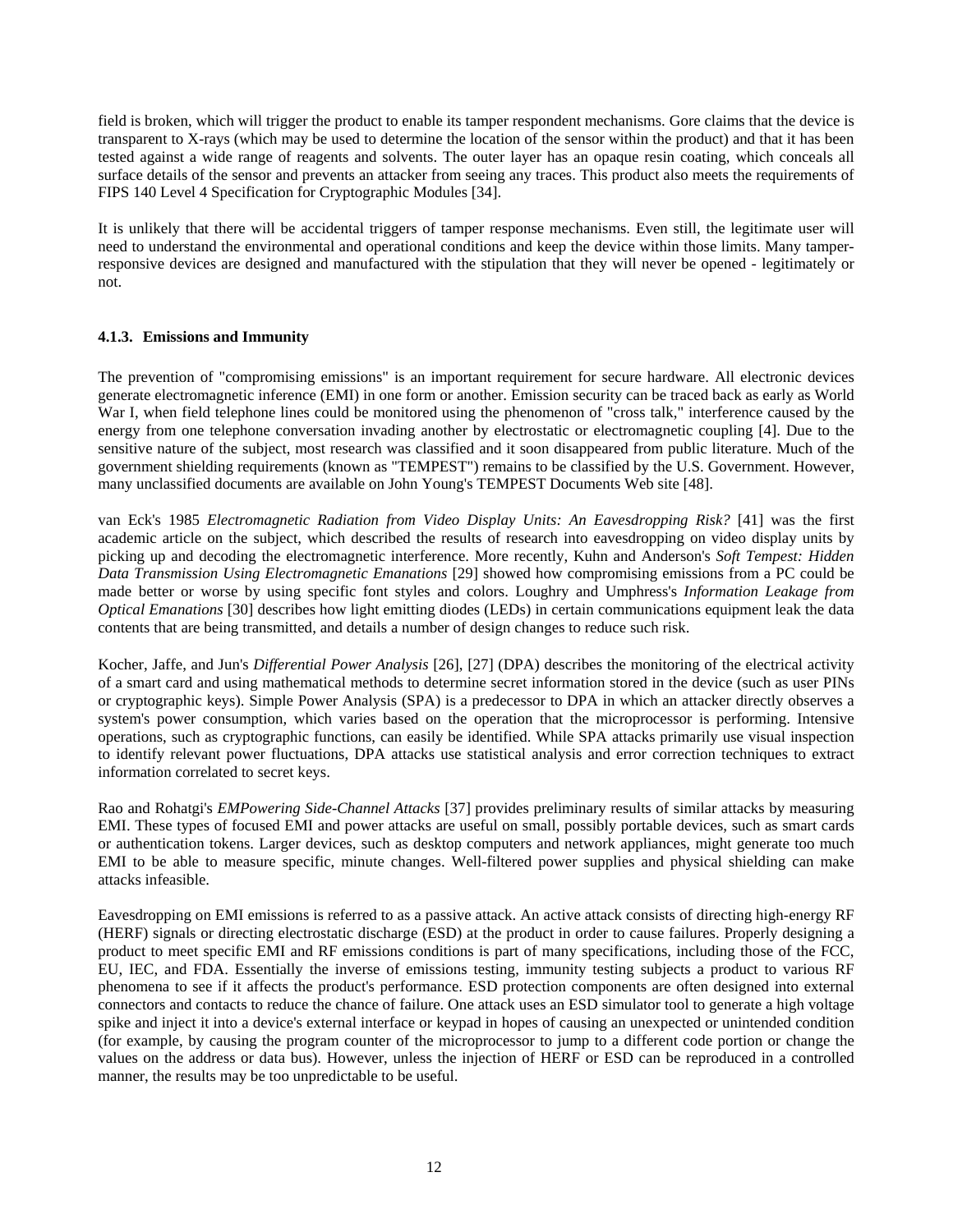At the enclosure level, EMI shielding can easily be designed in or retrofitted to a design in the form of coatings, sprays, tapes, or housings in order to decrease emissions and increase immunity. If the enclosure is metal, EMI tape can be used to seal any slots or seams in the case. If the case is plastic, EMI spray (a conductive paint) can be used to coat the inside of the case. EMI tapes can come lose, causing short circuits, and EMI paint can flake or chip if the surface is not cleaned prior to application. Also, be aware of any changes in thermal characteristics that EMI shielding may cause. EMI shielding solutions are provided by a large number of manufacturers, including W.L. Gore<sup>17</sup>, Schlegel Systems<sup>18</sup>, and GC/Waldon Electronics<sup>19</sup>. The Thomas Register Directory also provides a large listing of EMI/RFI shielding manufacturers and suppliers<sup>20</sup>. More specific design features at the board level in order to reduce compromising EMI emissions are detailed in Section 4.2.

#### **4.2. Board Level**

Many of the weaknesses, security vulnerabilities, and design flaws of a product are identified when analyzing the circuit board. Anderson and Kuhn's *Low Cost Attacks on Tamper Resistant Devices* [3] describes a number of common attack techniques that low-budget adversaries can use to break smart cards and "secure" microcontrollers. There are a number of steps, both basic and advanced, that can be implemented at the circuit board level to help prevent some attacks and mitigate some risk.

Simple attacks range from reading or modifying the contents of a microprocessor or memory device, or replacing components on the board. More advanced attacks involve microprobing, in which a chip package is opened, its internals accessed with semiconductor test equipment, and the internal data paths observed or manipulated, or fault generation attacks in which the device is operated under environmental stress conditions outside its designed operational range (such as extreme temperature, supply voltage variations and spikes, protocol violations, and partial system resets).

#### **4.2.1. Physical Access to Components**

Sensitive components that are most likely to be targeted for an attack (such as the microprocessor, ROM, RAM, and programmable logic) should be made difficult to access.

Reverse engineering the target product usually requires one to determine the part numbers and device functionality of the major components on the board. Understanding what the components do may provide details for particular signal lines that may be useful for active probing during operation. Components are easily identified by their part numbers and manufacturing markings on the device packaging [18], and by following their traces to see how they interconnect with other components on the board. Nearly all IC manufacturers post their component data sheets on the Web for public viewing, and online services such as IC Master<sup>21</sup>, Data Sheet Locator<sup>22</sup>, and PartMiner<sup>23</sup> provide part number searches and pinout and package data for hundreds of thousands of components. To increase the difficulty of reverse engineering and device identification, it is recommended that all markings be scratched off the tops of the chips.

Using BGA packages increases the difficulty of casual probing, manipulation, and attack, due to the fact that all die connections are located underneath the device packaging. However, manufacturing costs are more expensive for BGA compared to other package types due to the fact that X-rays are often used to verify that the solder has properly bonded to each of the ball leads. A dedicated attacker with common circuit board rework equipment could easily remove the

<sup>&</sup>lt;sup>17</sup> http://www.goreelectronics.com/products/emi/Emi.html <sup>18</sup> http://www.schlegel.com/EMI\_shielding <sup>19</sup> http://www.gcwaldom.com

 $^{20}$ http://www.thomasregisterdirectory.com/emi\_rfi\_shielding/index.html  $^{21}$  http://www.icmaster.com

 $^{22}$  http://www.datasheetlocator.com<br> $^{23}$  http://www.freetradezone.com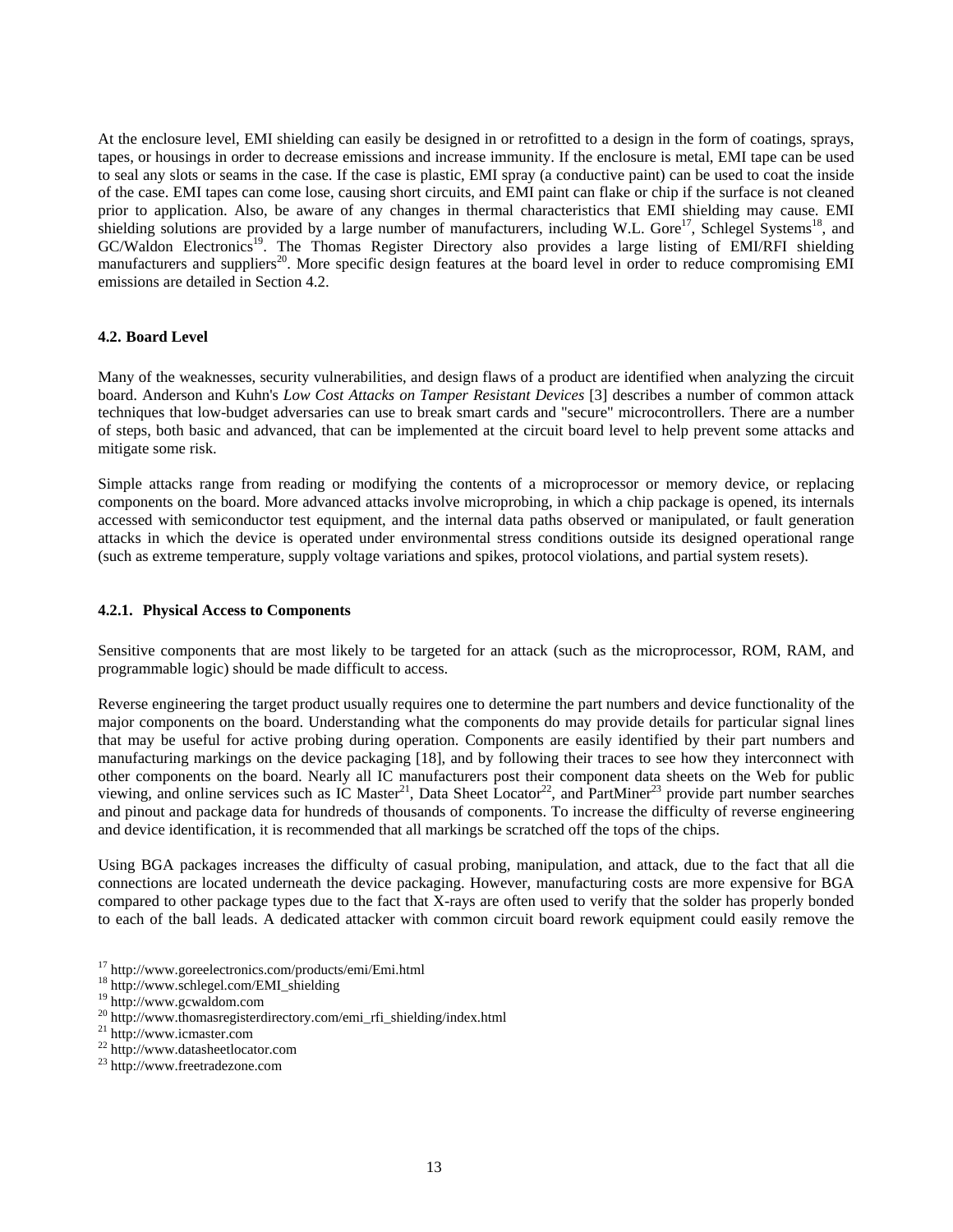device and add a socket for easier access. Because of this, it is recommended to place critical devices in areas of the circuit board that may not have enough area or vertical height around the component for a socket to be properly mounted.

It is also recommended to add some type of epoxy encapsulation or glue to help prevent easy removal of components. Figure 3 shows a Sprint PCS cellular telephone with conformal coating around the edges of three critical BGA devices (microprocessor, Flash, and SRAM). Manufacturing cost to add this to the process should be minimal.



**Figure 3: Glue around the edges of BGA packages on Sprint PCS phone** 

Another solution is to employ Chip-on-Board (COB) packaging, in which the silicon die of the integrated circuit is mounted directly to the PCB and protected by epoxy encapsulation. Even though methods exist to gain access to COB devices (discussed later in this section), and an attacker may still probe vias and traces extending from the encapsulate, direct manipulation with the device and its connections are less of a threat. Using COB devices also increases manufacturing cost and is not necessarily supported by all manufacturers, as specialized equipment is required to manipulate the wire bonds between the silicon die and the circuit board. A relatively new technology known as Chip-in-Board (CIB) embeds the silicon die within the layers of a printed circuit board. The concept is similar to COB, though a cavity is created in the circuit board to hold the die. An encapsulate is filled in over the die and cavity, creating a flat PCB surface. It is unknown what the added financial burden of this technology is. Using CIB in conjunction with buried vias to completely hide critical traces is a possibility (see Section 4.2.2 for more).

When epoxy encapsulate is incorporated into a design to protect components, ensure that it serves its intended purpose. Figure 4 shows an example of an early USB authentication device that stored critical data on the encapsulated Serial EEPROM. Aside from being able to scrape off the epoxy using a hobby knife to gain access to the surface-mount pins of the device, an attacker could simply solder wires to the exposed footprint adjacent to the device, which was intended for another Serial EEPROM, and read the memory contents using an industry-standard device programmer. This misuse of epoxy coupled with the easy accessibility of the device played a major role in the successful attack of the product, as detailed in Kingpin's *Attacks on and Countermeasures for USB Hardware Token Devices* [20]. Additionally, by repeatedly changing the user password of the device and reading the EEPROM after each change, it was possible to determine if the password was being stored in memory, where it was being stored, and what type of obfuscation, encoding, or encryption (if any) was used.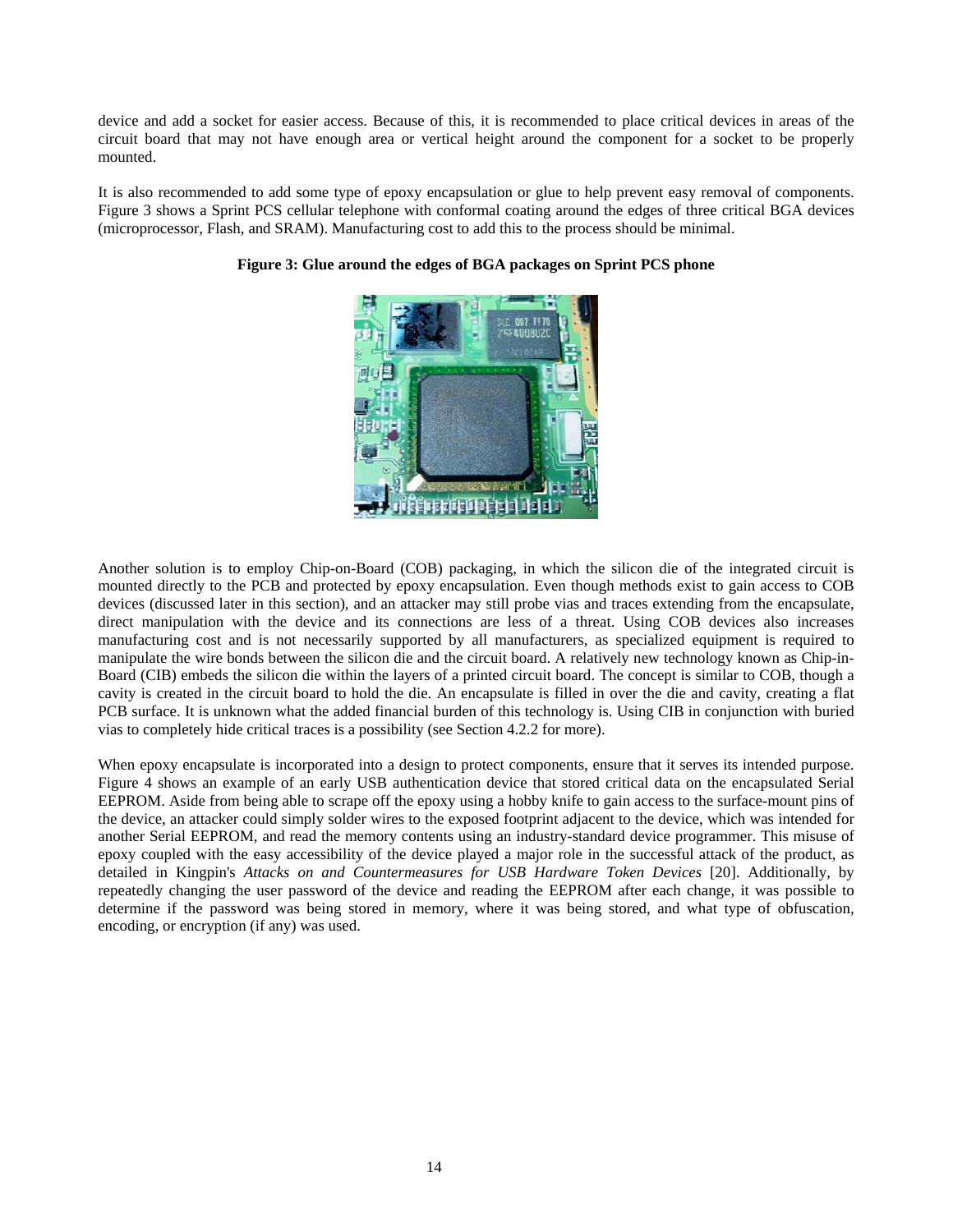**Figure 4: Early Rainbow iKey showing epoxy encapsulation that still allows an attacker to access the adjacent footprint** 



## **4.2.2. PCB Design and Routing**

Proper engineering practices should always be exercised. Traces should remain as short as possible. Differential signal lines should be aligned parallel even if located on separate layers. Noisy power supply lines should be kept away from sensitive digital and analog lines. Properly designed power and ground planes should be employed to reduce EMI emissions. Additionally, any unnecessary test points should be removed from the design, as they allow unwanted noise and interference to pass through the PCB. If testpoints are required, consider using a copper-filled pad as opposed to a through-hole pad.

Critical traces should be hidden on inner board layers and trace paths should be obfuscated to prevent easy reverse engineering of circuitry. Use buried vias, which connect two or more inner layers but no outer layer and cannot be seen from either side of the board, to reduce potential probing points for the attacker. Be aware of electrical noise issues that these modified traces may introduce.

## **4.2.2.1. Bus Protection**

Device operation and information can be gleaned by analyzing the internal address, data, and control bus lines with a logic analyzer, digital oscilloscope, or custom circuitry. Targeted bus lines could be probed by simply removing the soldermask on the circuit board. Be aware of the data being stored in memory at all times and what is transferred across exposed and accessible buses.

Huang's *Hacking the Xbox: An Introduction to Reverse Engineering* [17] details the creation of a tap board used to intercept data transfer over the Xbox's HyperTransport bus (see Figure 5). Huang was able to retrieve the symmetric encryption key used for protection of a secret boot loader, which ultimately allowed him to executed untrusted code on the system. Moving critical bus lines onto internal layers would thwart such an attack. If a multi-layer board is not used, protective encapsulant could be applied to the target traces.



**Figure 5: Huang's Xbox HyperTransport Bus tap circuit, from http://www.xenatera.com/bunnie/proj/anatak/xboxmod.html**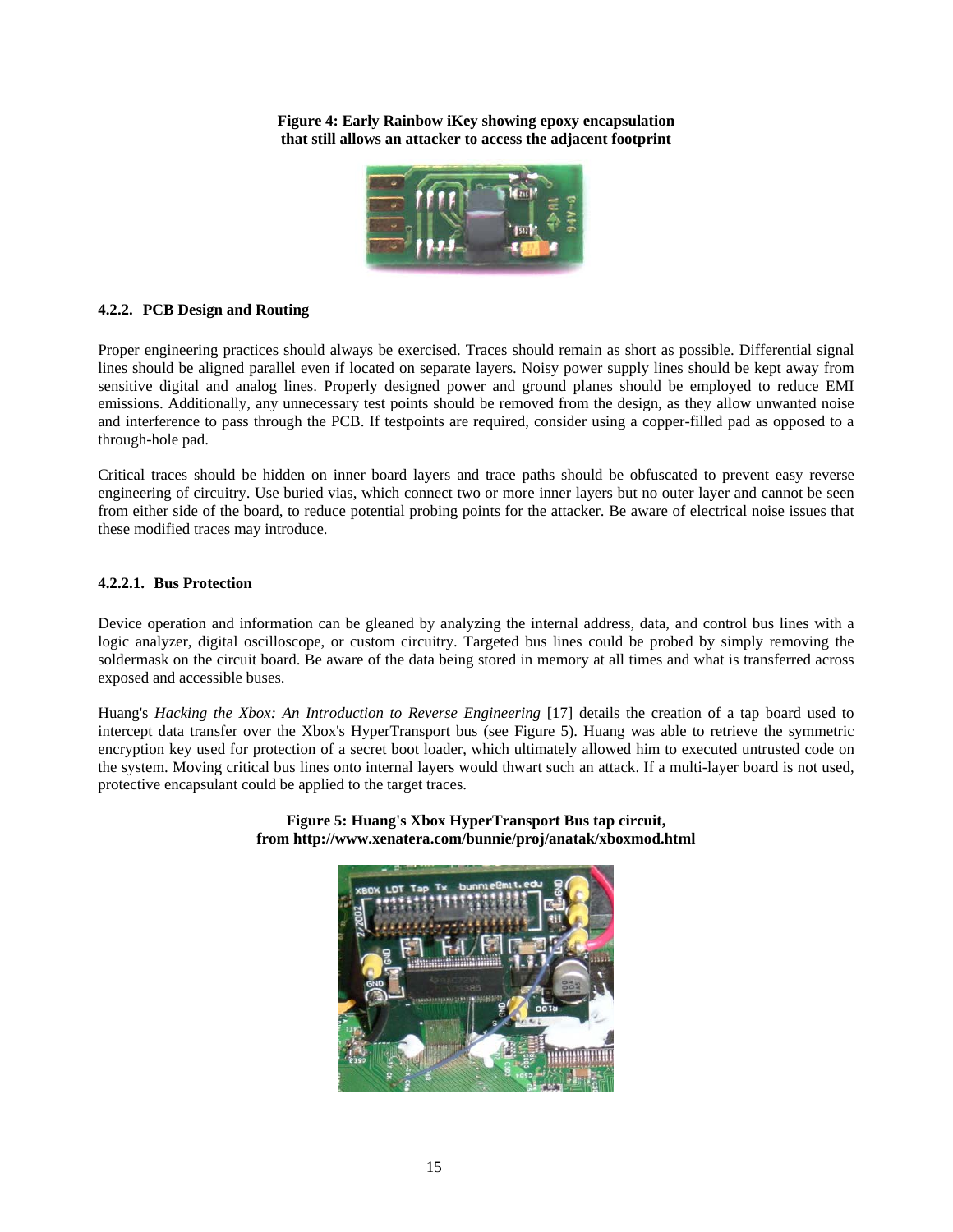#### **4.2.3. Memory Devices**

Most memory devices are notoriously insecure. Some memory devices employ security features to prevent regular device programmers from reading stored data, such as physical fuses on ROMs and boot-block protection in Flash. Reading RAM or other volatile storage areas while the device is in operation may yield temporarily stored data or plaintext components. The Dallas Semiconductor  $DS2432$  EEPROM<sup>24</sup> is an example of a secure memory device that uses the Secure Hash Algorithm (SHA-1) and a user-provided write-only secret to protect stored data. The Atmel CryptoMemory family of devices<sup>25</sup> includes EEPROMs and synchronous and asynchronous Flash with authentication, password, and encryption features. Most standard memory devices do not have this type of functionality and are readable, often in-circuit, with standard tools. For those devices that have boot block locking or security bit features, be sure to use them to sufficiently raise the bar against Class I attackers who may be trying to clone or reverse engineer the device.

IC delidding, for the purpose of gaining access to the silicon die of the IC, is difficult to perform without the use of proper tools because hazardous chemicals are often required and the underlying die is very fragile. However, many academic institutions have access to such equipment. Decapsulation products are also offered by a handful of companies specializing in failure analysis, including Nippon Scientific<sup>26</sup> and ULTRA TEC Manufacturing<sup>27</sup>. So, although the attacks are advanced, the tools required to perform them are available with proper funding. Additionally, reverse engineering services are offered by companies such as Semiconductor Insights<sup>28</sup> that aid in functional investigation, extraction, and simulation of ICs. They can also analyze semiconductor and fabrication processes, techniques, and materials.

With access to the die, one can bypass many of the available security mechanisms and may be able to determine the contents of the device. Beck's *Integrated Circuit Analysis - A Guide to Preparation Techniques* [6] and Kömmerling and Kuhn's *Design Principles for Tamper-Resistant Smartcard Processors* [28] provide details of such techniques. It is difficult to prevent against reading ROM devices, since each cell is a physical broken or intact connection. However, it is possible to add a top-layer sensor mesh as described in [28] that may disrupt microprobing techniques of an active (e.g., while the device is functioning) attack. This will not prevent an attacker from performing microprobing on an inoperable device (e.g., one that has had power removed).

#### **4.2.3.1. PLDs and FPGAs**

Depending on the product, protecting your intellectual property inside of programmable logic devices (PLDs) and field programmable gate arrays (FPGAs) can be just as important as protecting firmware and data in memory. Dipert's *Cunning Circuits Confound Crooks* [10] provides a good look at the security-related advantages and disadvantages of various PLD and FPGA technologies. Essentially, SRAM-based devices are the most vulnerable to attack due to their requirement to have configuration memory external to the device (stored in separate nonvolatile memory or program firmware), which is then loaded into the FPGA upon power-up. The bit stream between the configuration memory and FPGA simply needs to be monitored to retrieve the entire FPGA configuration.

Be sure to implement protection against simple I/O scan attacks, in which an adversary attempts to reverse engineer a programmable logic design by cycling through all possible combinations of inputs and then monitoring the outputs to determine the internal logic functions. This type of attack is easiest against low-density PLDs with dedicated inputs and outputs and for designs containing only asynchronous circuits and latches. A solution would be to use unused pins on the device to detect probing or tampering. Pins could be set to inputs, and if they detect a level change, the device can assume it is being probed and perform a countermeasure or response. Additionally, when designing state machines in

<sup>&</sup>lt;sup>24</sup> http://pdfserv.maxim-ic.com/en/ds/DS2432.pdf<br> $^{25}$  http://www.atmel.com/products/securemem

<sup>26</sup> http://www.nscnet.co.jp/e

<sup>27</sup> http://www.ultratecusa.com

<sup>28</sup> http://www.semiconductor.com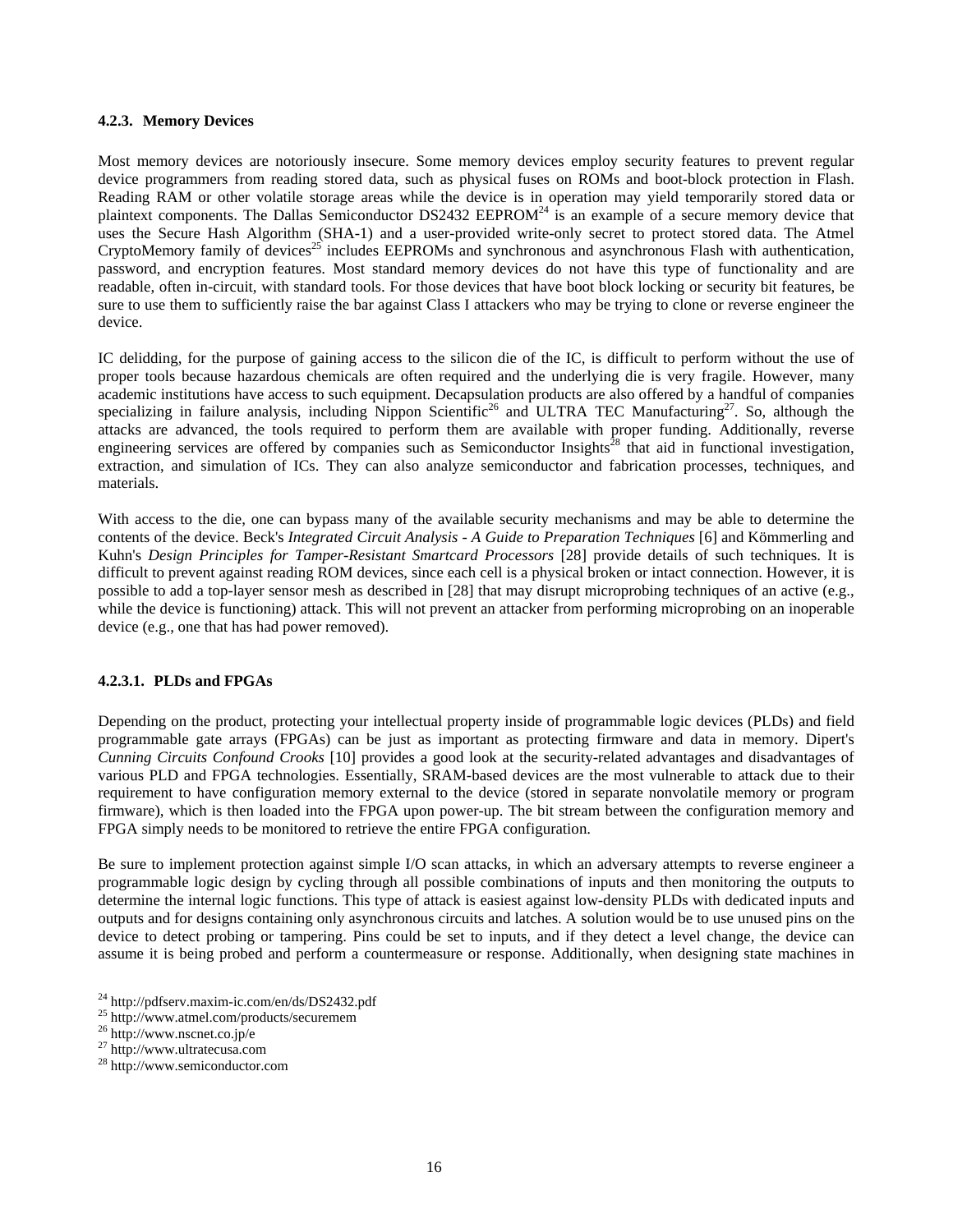FPGAs, ensure that all conditions are covered and there are defaults in place for unused conditions. Otherwise, an attacker may be able to put the FPGA into an indeterminate state through fault generation attacks.

Consider adding digital "watermarks" to your design in the form of unique features or attributes that can be used later, if necessary, to prove that a design claimed by a competitor to be original is actually a copy. With any type of device used, take advantage of any on-chip security features that the device may offer. Even enabling the simple security fuse/software protection bit adds a level of protection compared to not enabling it at all.

Some product types worth investigating further are Actel's Antifuse  $FPGAs<sup>29</sup>$  and QuickLogic  $FPGAs<sup>30</sup>$ , both of which eliminate the need for external configuration memories required by SRAM-based FPGAs.

## **4.2.3.2. Advanced Memory Management**

Advanced memory management consists of using an FPGA or other circuitry to perform hardware-based bounds checking by monitoring the address bus or buses. By doing so, one can restrict read/write access to defined memory locations and could trigger a tamper response mechanism if address access is outside of the defined range. Such technology is commonly implemented in secure coprocessors (see Section 4.2.7).

## **4.2.4. Power Supply**

Precautions should be taken to prevent intentional variation of the power and clock. Minimum and maximum operating limits should be defined and protected using comparators, watchdogs, or supervisory circuitry (available from numerous manufacturers including Maxim<sup>31</sup> and Linear Technology<sup>32</sup>). Do not rely on the end user to supply a voltage within the recommended operating conditions. Using a low-dropout linear regulator or DC-DC converter will help ensure that the circuitry in the product receives power within its expected range, regardless of an improper voltage supplied at the input. Such circuitry can obviously be bypassed if the attacker has access to the board.

To aid in the reduction of EMI, noisy circuitry (such as power supply components) should be compartmentalized to one area of the board and supported with proper filtering. Additionally, power supply circuitry should be physically as close to the power input as possible.

An example of an attack using power supply variation is one with the PIC16C84 microcontroller, in which an adversary can clear the security bit without erasing the remaining memory, giving complete access to the once-protected area. This is achieved by raising VCC to VPP-0.5V (approximately 13.5V) during repeated write access to the security bit [36].

As introduced in Section 4.1.3, SPA and DPA attacks monitor the power consumption or electrical activity of a device in order to determine secret information or cryptographic functionality. Essentially, these attacks work because the amount of power consumed by a microprocessor (and thus the rest of the system) varies based on the operation it is performing. Messerges' *Power Analysis Attack Countermeasures and Their Weaknesses* [31] looks at five countermeasures previously proposed to prevent such attacks and discusses the weaknesses of each, including a noise generator using power randomization, power signal filtering using active and passive filters, detachable power supplies, and time randomization by desynchronizing the clock.

<sup>29</sup> http://www.actel.com

<sup>30</sup> http://www.quicklogic.com

<sup>31</sup> http://www.maxim-ic.com

<sup>32</sup> http://www.linear-tech.com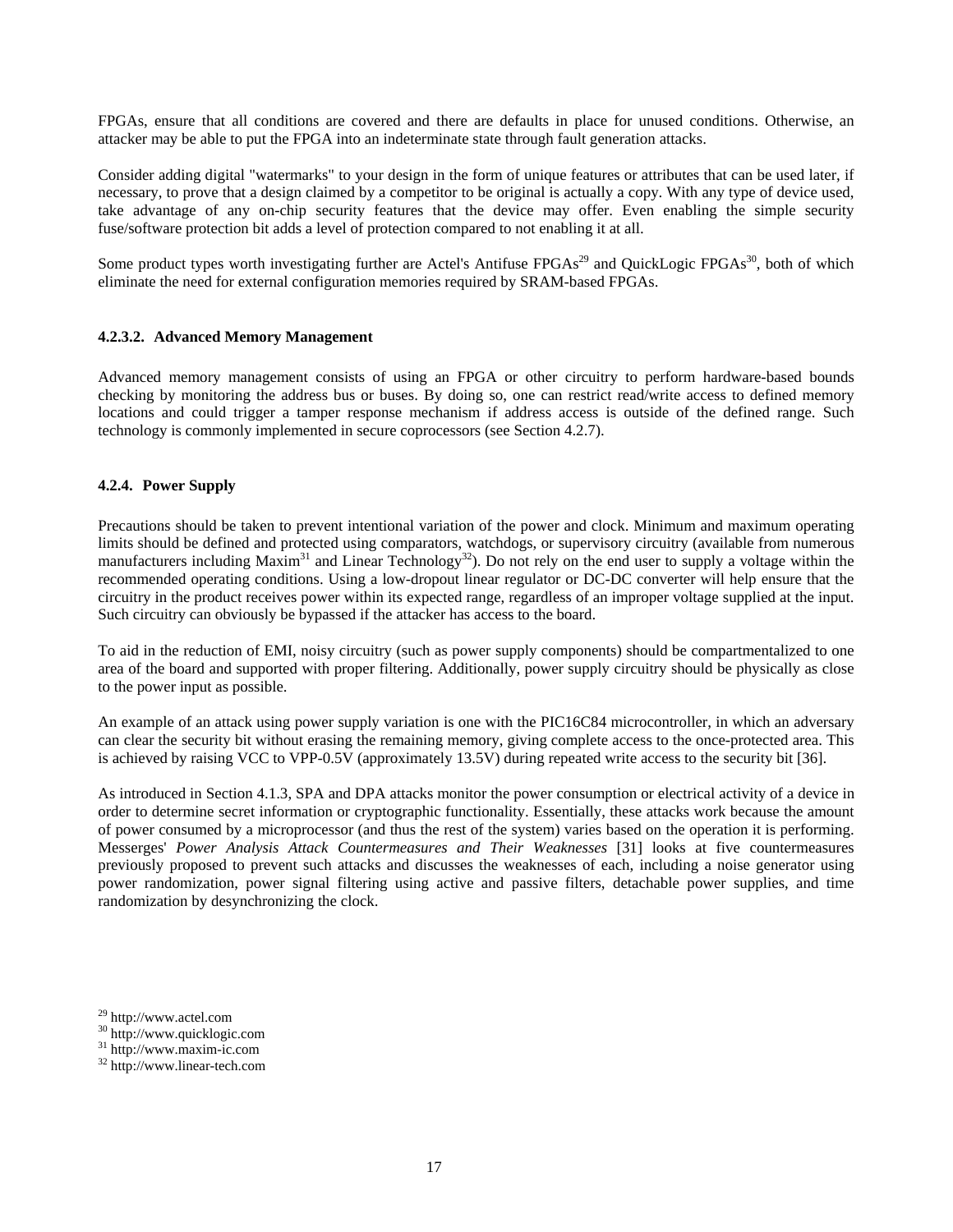## **4.2.5. Clock and Timing**

Timing attacks rely on changing or measuring the timing characteristics of the circuit and usually fall into one of two categories:

- Active timing attacks are invasive attacks requiring physical access to the clock crystal or other timing circuitry. Classified as a fault generation attack, the main goal is to vary the clock frequency to induce failure or unintended operation. Circuits that make use of the clock crystal for accurate timing, such as a time-based authentication token, could be attacked to "speed up" or "slow down" time based on the clock input. Slowing down a device can also help for debugging and analysis that may not be possible at higher rates. Adding countermeasures to disable the system or enable other tamper response mechanisms if the clock is removed may help thwart attacks. To prevent clock-skewing attacks, a Phase-Locked Loop (PLL) could be implemented to help reduce the clock delay and skew within a device. This will also regulate the internal system timing to compensate for variances in clock crystals.
- **Passive timing attacks** are non-invasive measurements of computation time in order to determine data or device operation. By going with the notion that different computational tasks take different amounts of time, it might become possible to determine secret components or break the cryptographic system of the device under attack. Kocher's *Timing Attacks on Implementations of Diffie-Hellman, RSA, DSS, and Other Systems* [25] is a leading text on this subject.

## **4.2.6. I/O Port Properties**

In order to prevent against ESD attacks (introduced in Section 4.1.3), it is recommended to design ESD protection devices onto any connectors or I/O pins that are exposed (such as keypads, buttons, switches, or displays). ESD protection can simply be in the form of clamping diodes or Transient Voltage Suppressor (TVS) devices. Manufacturers include Vishay<sup>33</sup>, Fairchild<sup>34</sup>, and Semtech<sup>35</sup>.

All unused I/O pins should be disabled or set to a fixed state. For example, the Motorola MC68328 DragonBall processor enables the CLKO (Clock Output) pin by default upon reset. CLKO is used for testing of the internal 16.67MHz PLL and outputs a 16MHz sinewave on the pin. If not disabled during normal device operation, the extraneous signal may cause unwanted noise. As discussed with PLDs and FPGAs (Section 4.2.3.1), unused I/O pins could also be configured to detect probing or tampering by setting them to inputs and waiting for a level change. If one is detected, the device can assume it is being probed and perform a countermeasure or response. This type of detection mechanism would only work while the device is active, which is the most likely time for probing by an attacker to occur.

#### **4.2.7. Cryptographic Processors and Algorithms**

The secure coprocessor originated from the notion of a protected subsystem that can execute sensitive functions in a trusted manner. This topic is extremely broad and cannot be covered in sufficient depth in this paper.

Programmable, secure coprocessors typically contain a number of essential ingredients including: hardware tamper response, randomness, layered design, self-initialization, authentication, general-purpose processor and coprocessor, persistent storage, and third-party programming interface. If possible, any cryptographic functions in your design should be moved out of firmware and into a dedicated cryptographic device. Physical security is a central assumption upon

<sup>33</sup> http://www.transzorb.com/diodes/protection-tvs-esd

<sup>34</sup> http://parametric.fairchildsemi.com/ss.asp?FAM=TVS

<sup>35</sup> http://www.semtech.com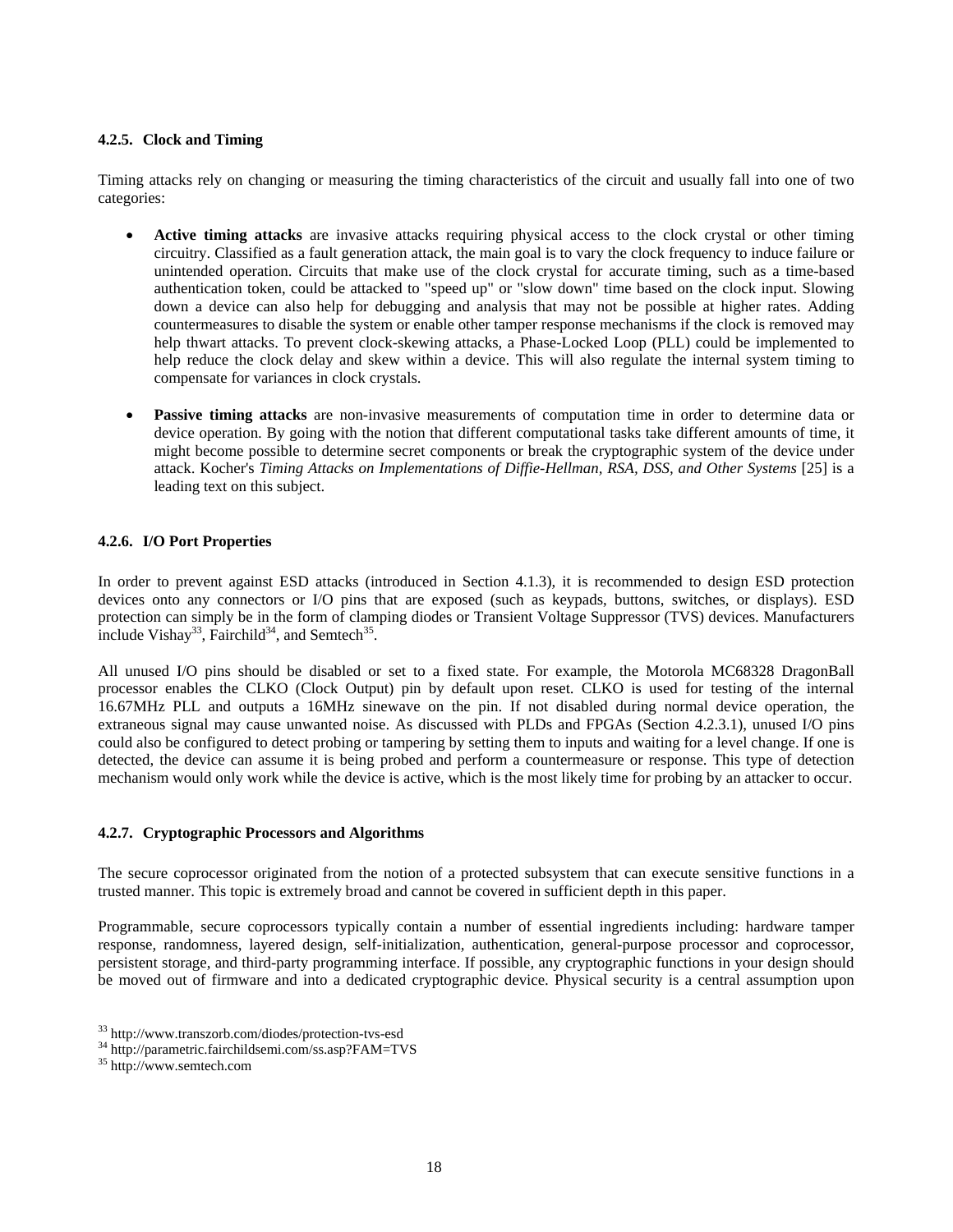which secure distributed systems are built; without a secure foundation, even the best cryptosystem or the most secure kernel will fail.

Yee's *Using Secure Coprocessors* [47] provides a well-rounded look at secure coprocessor design and implementation. The IBM  $4758^{36}$  is likely the most recognized, commercially available secure coprocessor. Its design has been presented through a number of academic papers and articles, including Smith and Weingart's *Building a High-Performance, Programmable Secure Coprocessor* [40] and Dyer, et al.'s *Building the IBM 4758 Secure Coprocessor* [11]. Bond and Clayton [7] provide the first known attack against the IBM 4758 by taking advantage of a flaw in the "Common Cryptographic Architecture" (CCA) support software to export any and all of the program's DES and 3DES keys. IBM also has a PCI-X Cryptographic Coprocessor<sup>37</sup>. Other vendors providing cryptographic devices include Hi/fn<sup>38</sup>, SafeNet<sup>39</sup>, Philips Semiconductor VMS747 Security Processor<sup>40</sup>, and Rainbow Technologies' CryptoSwift  $HSM<sup>41</sup>$ 

The strength of cryptography relies on the secrecy of a key (contained in the user hardware), not the employed algorithm. However, it is not sufficient to assume that a large key size will guarantee security. Even if a trusted encryption algorithm is used, such as DES or AES, improper implementation could make the product easy to break. One must have a complete understanding of the requirements and functionality of an encryption solution before it is implemented into a system. Many times, product companies will claim they use "encryption" in their product when in reality it is nothing more than a simple encoding scheme (usually some type of logic operation). Generating custom encryption solutions, also known as "rolling your own", is typically a bad idea as they end up being very insecure. Schneier's *Applied Cryptography* [38] is a comprehensive reference describing the history of cryptography and presenting dozens of cryptographic protocols, algorithms, and source code listings.

An example of improperly used encryption can be seen in Kingpin's *DS1991 MultiKey iButton Dictionary Attack Vulnerability* [21]. The DS1991 iButton is a hardware authentication token that has three internal 48-byte data areas, each protected by a distinct password. Only the correct password will grant access to the data stored within the area. While the marketing literature claimed that "false passwords written to the DS1991 will automatically invoke a random number generator that replies with false responses...which eliminates attempts to break security by pattern association," it was determined that the data returned on an incorrect password attempt is not random at all and is calculated based on the input password and a constant block of data stored within the DS1991 device.

Kingpin and Mudge's *Security Analysis of the Palm Operating System and its Weaknesses Against Malicious Code Threats* [22] details another "roll your own" encryption scenario in which the Palm system password is XOR'ed against a constant block (common across all Palm devices). The system password can be retrieved and decoded into the original ASCII password, giving the attacker access to previously password-protected data.

## **4.3. Firmware**

Firmware typically contains the program code that controls the underlying hardware of the system. Retrieving and analyzing firmware can allow the attacker to gain a detailed understanding of the product and possibly modify code to bypass failure detection or authentication routines. This section provides some recommendations that can be implemented in firmware to help increase the security of the overall product.

 $39 \text{ http://www.safenet-inc.com}$ <br> $40 \text{ http://www.semiconductors.phpilips.com}$ 

<sup>36</sup> http://www-3.ibm.com/security/cryptocards/html/pcicc.shtml

<sup>37</sup> http://www-3.ibm.com/security/cryptocards/html/pcixcc.shtml

<sup>38</sup> http://www.hifn.com

<sup>&</sup>lt;sup>41</sup> http://www.rainbow.com/products/cryptoswift/HSM.asp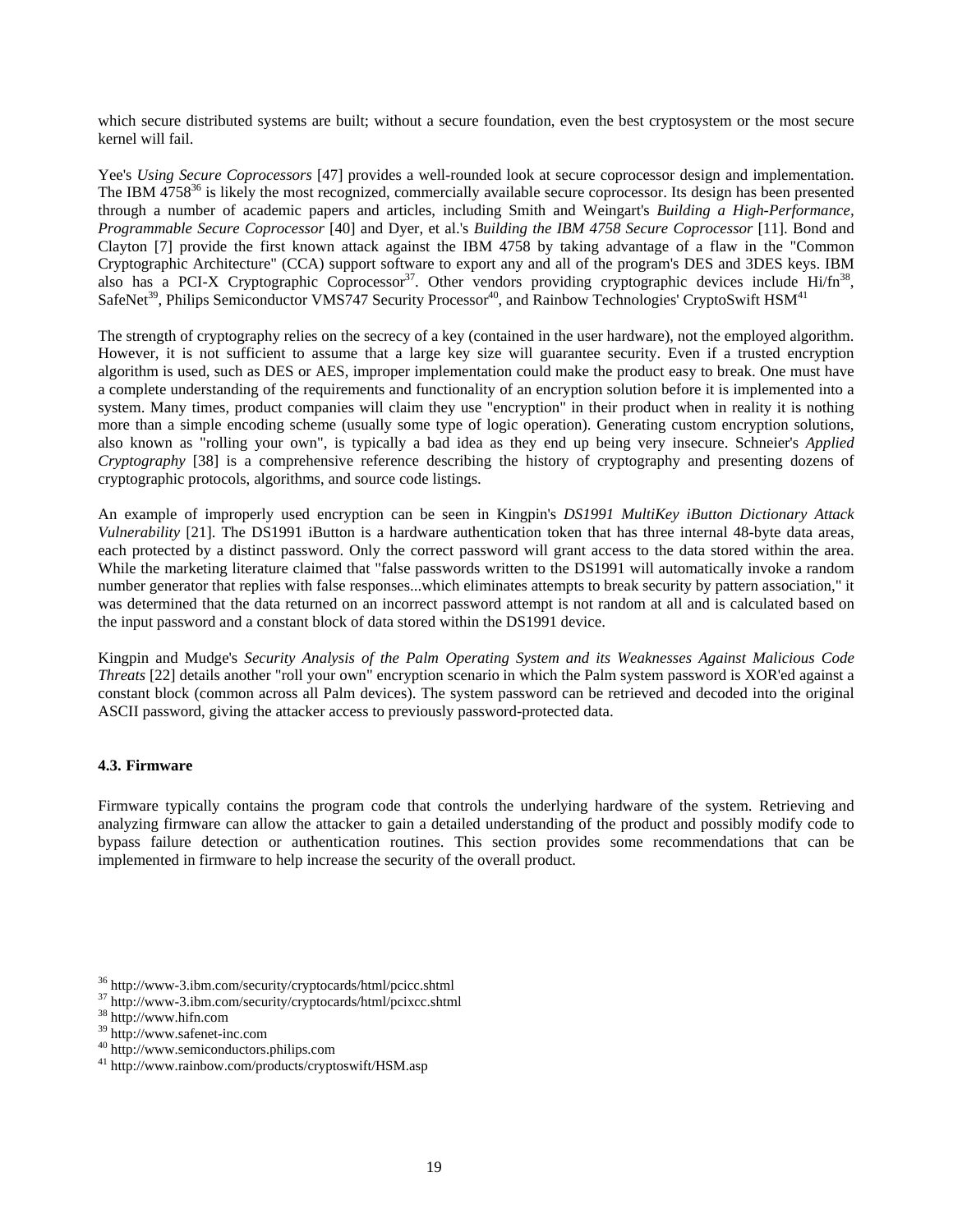## **4.3.1. Secure Programming Practices**

Secure programming practice is essential in any programming environment, whether on a constrained embedded system or a more powerful desktop PC. Buffer overflows [2] are possibly the most familiar and common type of attack against improperly written programs, which can be used to crash the device, execute untrusted code, elevate the privilege of the adversary, or perform unintended functions. Graff and Van Wyk's *Secure Coding: Principles and Practices* [13] and Viega and Messier's *Secure Programming Cookbook for C and C++* [42] provide essential reading on the topic.

When compiling firmware for use in a production device, it is recommended to:

- **Remove unnecessary functionality**, including debug routines.
- **Remove symbol tables and debug-specific information**. Selecting a checkbox in the development environment or providing an additional command-line switch often accomplishes this.
- **Use compiler optimizations** to increase the efficiency of the code and possibly obfuscate easily identifiable code segments.

## **4.3.2. Storing Secret Components**

In *Data Remanence in Semiconductor Devices* [15], Gutmann showed that it is extremely difficult to securely and totally erase data from RAM and non-volatile memory. This means that remnants of temporary data, cryptographic keys, and other secrets may still exist and be retrievable from devices long after power has been removed or after the memory contents have been rewritten. Because of this, the current best practice is to limit the amount of time that critical data is stored in the same regions of memory. Storing data in a fixed RAM location can lead to "burn in" and other phenomena that will enable data recoverability even if power is removed from the volatile device. Either move the secret around to different RAM locations (while overwriting the previous area) or periodically flip the stored bits of the secret as described by Gutmann. Furthermore, experiments in Skorobogatov's *Low Temperature Data Remanence in Static RAM* [39] show that temperature plays a role in the retention of data, but that retention time is unpredictable even between two of the same memory device.

Anderson and Kuhn's *Low Cost Attacks on Tamper Resistant Devices* [3] gives mention to a case where the master key for a security module commonly used in banks to generate and check the personal identification numbers (PINs) with which customers authenticate themselves at ATMs, was "burnt" into the SRAM and found to be 90% intact when retrieved.

#### **4.3.3. Run Time Diagnostics and Failure Modes**

Run-time diagnostics should be designed into the system to ensure that the device is fully operational at all times. This could consist of enabling internal watchdog functionality and performing periodic system checks. Checksums or hashes of critical memory areas (both ROM and RAM) could be calculated to make sure no data has been changed outside of expected operation.

It is also important to know how your system will respond to failures, either in a "fail open" or "fail closed" fashion. Most systems should fail closed in the event of a failure detection, meaning that the device will be halted or shutdown until the fault is remedied. Strict specifications for failure modes exist depending on the type of product being designed. This is especially true for life-critical medical systems governed by the FDA.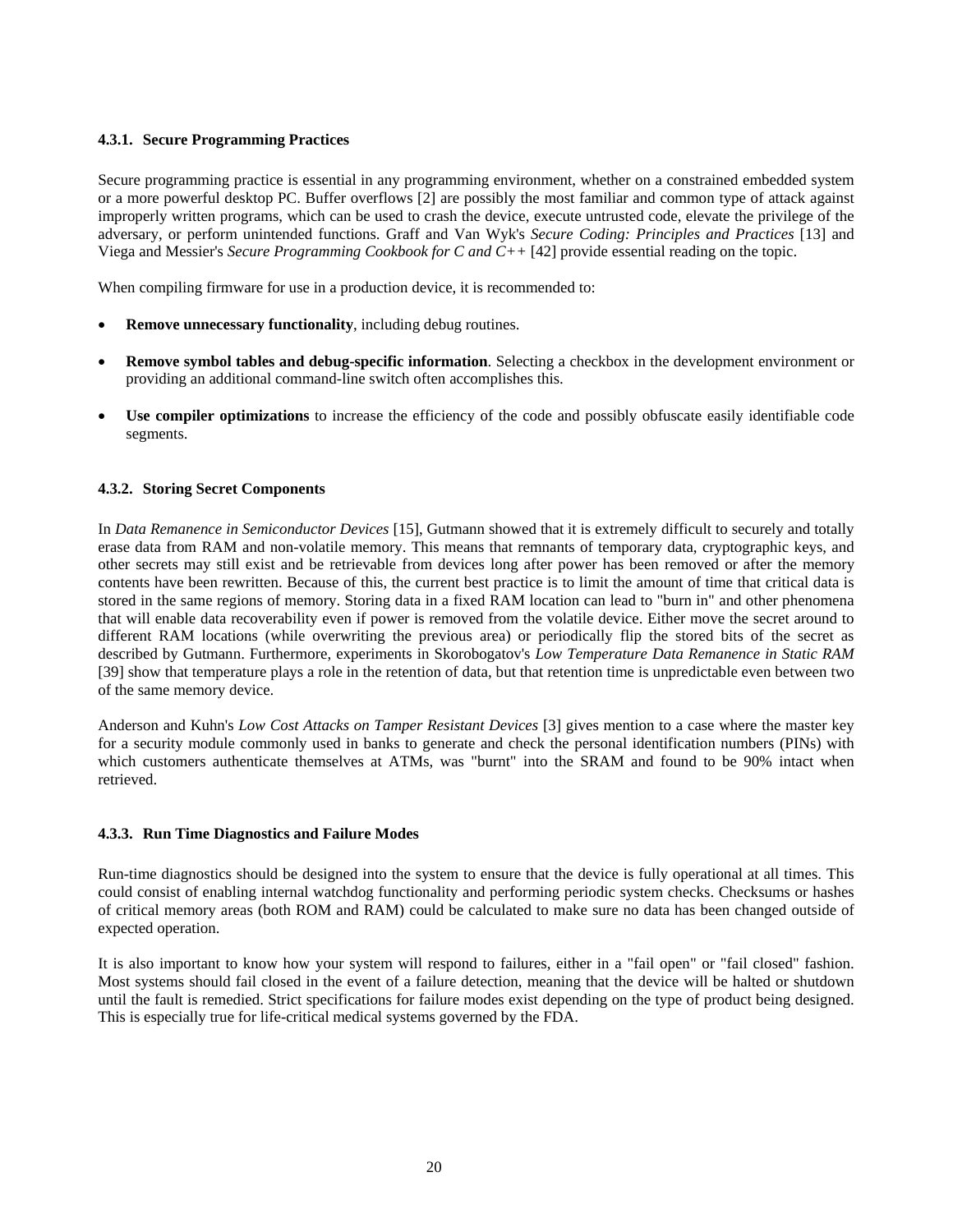#### **4.3.4. Field Programmability**

The proliferation of field-upgradeable hardware has given adversaries an opportunity to attack a product even when not in possession of it. Many vendors provide updated firmware for their products on public facing Web sites. An attacker could easily disassemble and analyze the code with no risk of detection. The attacker may then be able to reverse engineer the system operation details or extract critical information from the firmware image.

Some vendors choose to compress the image as a form of obfuscation. However, it is usually trivial to determine the compression scheme based on known identifiers of common compression routines. Encryption is a much better solution for secure firmware distribution. In addition, using digital signatures or hashes will verify that the firmware image has not been tampered with after leaving the vendor.

## **4.3.5. Obfuscation**

Although "security through obscurity" does not work in the long term, especially once the obscurity is discovered. It is usually better than no protection at all, however, and will be sure to discourage the most basic Class I attackers by making reverse engineering more difficult (at least temporarily). One extremely important note is that employing the methods discussed in this section may provide a false sense of security unless they are coupled with layers of true secure hardware mechanisms.

Fisher's *Protecting Binary Executables* [12] is a decent starting point for implementing obscurity functionality into firmware and discusses encoding string data, using a custom operating system, scrambling address lines through extra logic, replacing library functions, and writing lousy code that may be difficult to reverse engineer. Other obfuscation ideas involve encoding data stored in ROM or RAM by changing the least-significant-bit (LSB) and most-significant-bit (MSB) order in every other location, or adding spurious and meaningless data on unused pins or interfaces (known as "signal decoys"). Such types of obfuscation will not take a determine attacker very long to uncover, at which point the measures are moot.

# **5. CONCLUSION**

The goal of this paper was to introduce the reader to secure hardware design concepts, attacks, and potential solutions. It is by no means complete as such mechanisms are constantly evolving. The beginning sections of the paper provided information on security policies and a baseline classification of attackers, attack types, and threat vectors. The majority of the paper focused on the many aspects of the secure hardware design process, divided into enclosure, circuit board, and firmware layers. Wherever possible, we referenced previous hardware attacks for educational and historical purposes.

When designing a product, it is essential to first establish a security policy that defines the security goals of the product, as you must first understand what you are protecting and why you are protecting it before security can be successfully implemented. Staying aware of the latest attack methodologies and trends will enable you to choose the proper means of protection for your particular product.

It has been said that the only way to stop a hacker is to think like one. Try to break the security of your product. Fix it, and try to break it again. Allow time for this iterative process during the design cycle. Do not release a version of the product and plan to implement security into a later revision. Retrofitting security mechanisms is extremely difficult, and political and financial pressures usually prevent it from actually happening.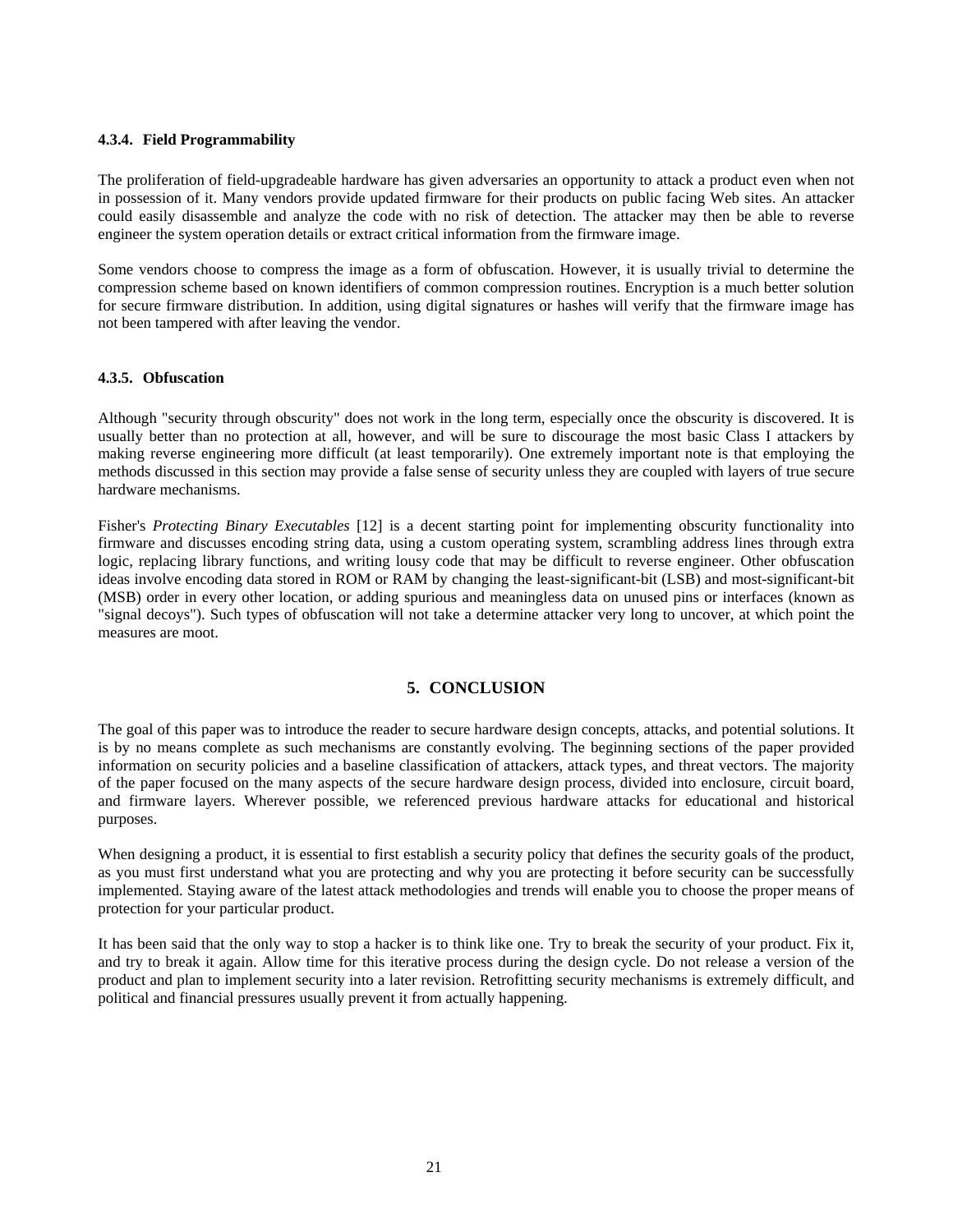#### **ACKNOWLEDGEMENTS**

The author would like to thank Brian Hassick for his prior collaboration and discussions on secure hardware techniques.

## **REFERENCES**

- 1. D.G. Abraham, G.M. Dolan, G.P. Double, and J.V. Stevens, "Transaction Security System," *IBM Systems Journal*, vol. 30, no. 2, 1991, http://www.research.ibm.com/journal/sj/302/ibmsj3002G.pdf.
- 2. Aleph One, "Smashing the Stack for Fun and Profit," http://www.securityfocus.com/library/14.
- 3. R.J. Anderson and M. Kuhn, "Low Cost Attacks on Tamper Resistant Devices," *Security Protocols, 5th International Workshop*, 1997, http://www.cl.cam.ac.uk/~mgk25/tamper2.pdf.
- 4. R.J. Anderson, "Security Engineering A Guide to Building Dependable Distributed Systems," John Wiley & Sons, 2001.
- 5. W. Arbaugh, Wireless Research Web Page, http://www.cs.umd.edu/~waa/wireless.html.
- 6. F. Beck, "Integrated Circuit Analysis A Guide to Preparation Techniques," John Wiley & Sons, 1998.
- 7. M. Bond and R. Clayton, "Extracting a 3DES key from an IBM 4758," http://www.cl.cam.ac.uk/~rnc1/ descrack.
- 8. D. Chaum, "Design Concepts for Tamper Responding Systems,'' *Advances in Cryptology: Proceedings of Crypto '83*.
- 9. A.J. Clark, "Physical Protection of Cryptographic Devices,'' *Advances in Cryptology: EUROCRYPT '87*.
- 10. B. Dipert, "Cunning Circuits Confound Crooks," *EDN Magazine*, October 12, 2000.
- 11. J. Dyer, M. Lindemann, R. Perez, R. Sailer, S.W. Smith, L. van Doorn, and S. Weingart, "Building the IBM 4758 Secure Coprocessor," *IEEE Computer,* October 2001, http://www.cs.dartmouth.edu/~sws/papers/ comp01.pdf.
- 12. M. Fisher, "Protecting Binary Executables," *Embedded Systems Programming*, February 2000.
- 13. M.G. Graff and K.R. Van Wyk, "Secure Coding: Principles and Practices," O'Reilly & Associates, 2003.
- 14. J. Grand (Editor), et al., "Hardware Hacking: Have Fun While Voiding Your Warranty," Syngress Publishing, 2004.
- 15. P. Gutmann, "Data Remanence in Semiconductor Devices," *Tenth USENIX Security Symposium*, 2001, http://www.usenix.org/publications/library/proceedings/sec01/gutmann.html.
- 16. P. Gutmann, "Secure Deletion from Magnetic and Solid-State Memory Devices," *Sixth USENIX Security Symposium*, 1996, http://www.usenix.org/publications/library/proceedings/sec96/ full\_papers/gutmann/index.html.
- 17. A. Huang, "Hacking the Xbox: An Introduction to Reverse Engineering," No Starch Press, 2003.
- 18. IC-ID: Integrated Circuit Identification Web Page, http://www.elektronikforum.de/ic-id.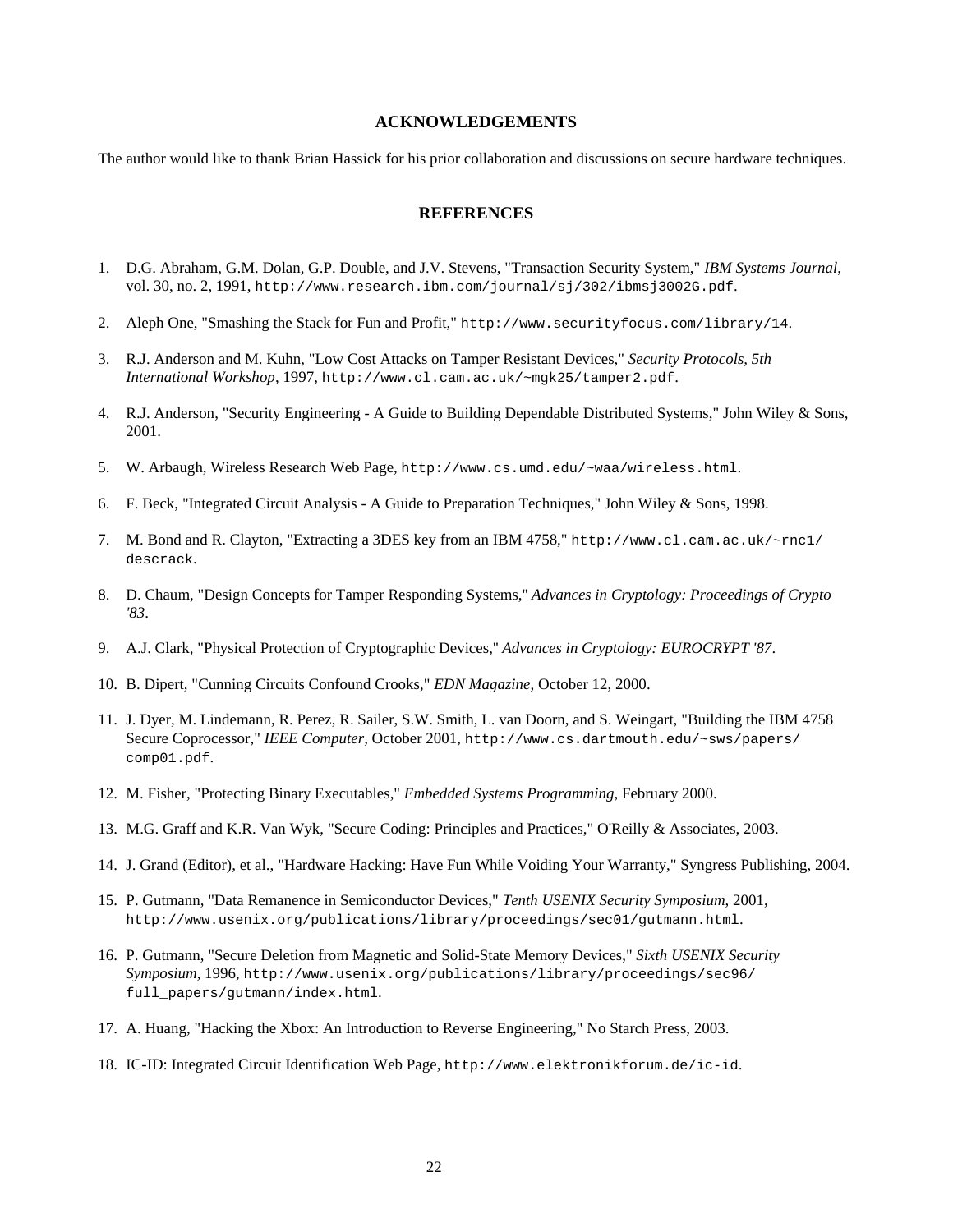- 19. R.G. Johnston and A.R.E. Garcia, "Vulnerability Assessment of Security Seals", *Journal of Security Administration*, 1997, http://www.securitymanagement.com/library/lanl\_00418796.pdf.
- 20. Kingpin, "Attacks on and Countermeasures for USB Hardware Token Devices,'' *Proceedings of the Fifth Nordic Workshop on Secure IT Systems*, 2000, http://www.grandideastudio.com/files/security/tokens/ usb\_hardware\_token.pdf.
- 21. Kingpin, "DS1991 MultiKey iButton Dictionary Attack Vulnerability," 2001, http://www.grandideastudio.com/files/security/tokens/ds1991\_ibutton\_advisory.txt.
- 22. Kingpin and Mudge, "Security Analysis of the Palm Operating System and its Weaknesses Against Malicious Code Threats," *Tenth USENIX Security Symposium*, 2001, http://www.usenix.org/publications/library/ proceedings/sec01/kingpin.html.
- 23. P. Kocher, "Crypto Due Diligence," *RSA Conference 2000*.
- 24. P. Kocher, "Hacking Cryptosystems," *RSA Conference 2002*, http://www.cryptography.com/resources/ whitepapers/HackingCryptosystems.pdf.
- 25. P. Kocher, "Timing Attacks on Implementations of Diffie-Hellman, RSA, DSS, and Other Systems," *Advances in Cryptology: Proceedings of Crypto '96*, http://www.cryptography.com/resources/whitepapers/ TimingAttacks.pdf.
- 26. P. Kocher, J. Jaffe, and B. Jun, "Differential Power Analysis," *Advances in Cryptology: Proceedings of Crypto '99*, http://www.cryptography.com/resources/whitepapers/DPA.pdf.
- 27. P. Kocher, J. Jaffe, and B. Jun, "Overview of Differential Power Analysis," http://www.cryptography.com/ resources/whitepapers/DPATechInfo.PDF.
- 28. O. Kömmerling and M. Kuhn, "Design Principles for Tamper-Resistant Smartcard Processors," *USENIX Workshop on Smartcard Technology*, 1999, http://www.cl.cam.ac.uk/~mgk25/sc99-tamper.pdf.
- 29. M.G. Kuhn and R.J. Anderson, "Soft Tempest: Hidden Data Transmission Using Electromagnetic Emanations," *Information Hiding*, 1998, http://www.cl.cam.ac.uk/~mgk25/ih98-tempest.pdf.
- 30. J. Loughry and D.A. Umphress, "Information Leakage from Optical Emanations," *ACM Transactions on Information and System Security*, 2002, http://www.applied-math.org/optical\_tempest.pdf.
- 31. T.S. Messerges, "Power Analysis Attack Countermeasures and Their Weaknesses," *Communications, Electromagnetics, Propagation, & Signal Processing Workshop*, 2000, http://www.iccip.csl.uiuc.edu/ conf/ceps/2000/messerges.pdf.
- 32. K.D. Mitnick and W.L. Simon, "The Art of Deception: Controlling the Human Element of Security," John Wiley & Sons, 2002.
- 33. National Institute of Standards and Technology, "Engineering Principles for Information Technology Security (A Baseline for Achieving Security)," *NIST Special Publication 800-27*, http://csrc.nist.gov/publications/ nistpubs/800-27/sp800-27.pdf.
- 34. National Institute of Standards and Technology, "Security Requirements for Cryptographic Modules," *FIPS Publication 140-2*, http://csrc.nist.gov/cryptval.
- 35. C.P. Pfleeger, "Security in Computing, Second Edition," Prentice Hall PTR, 2000.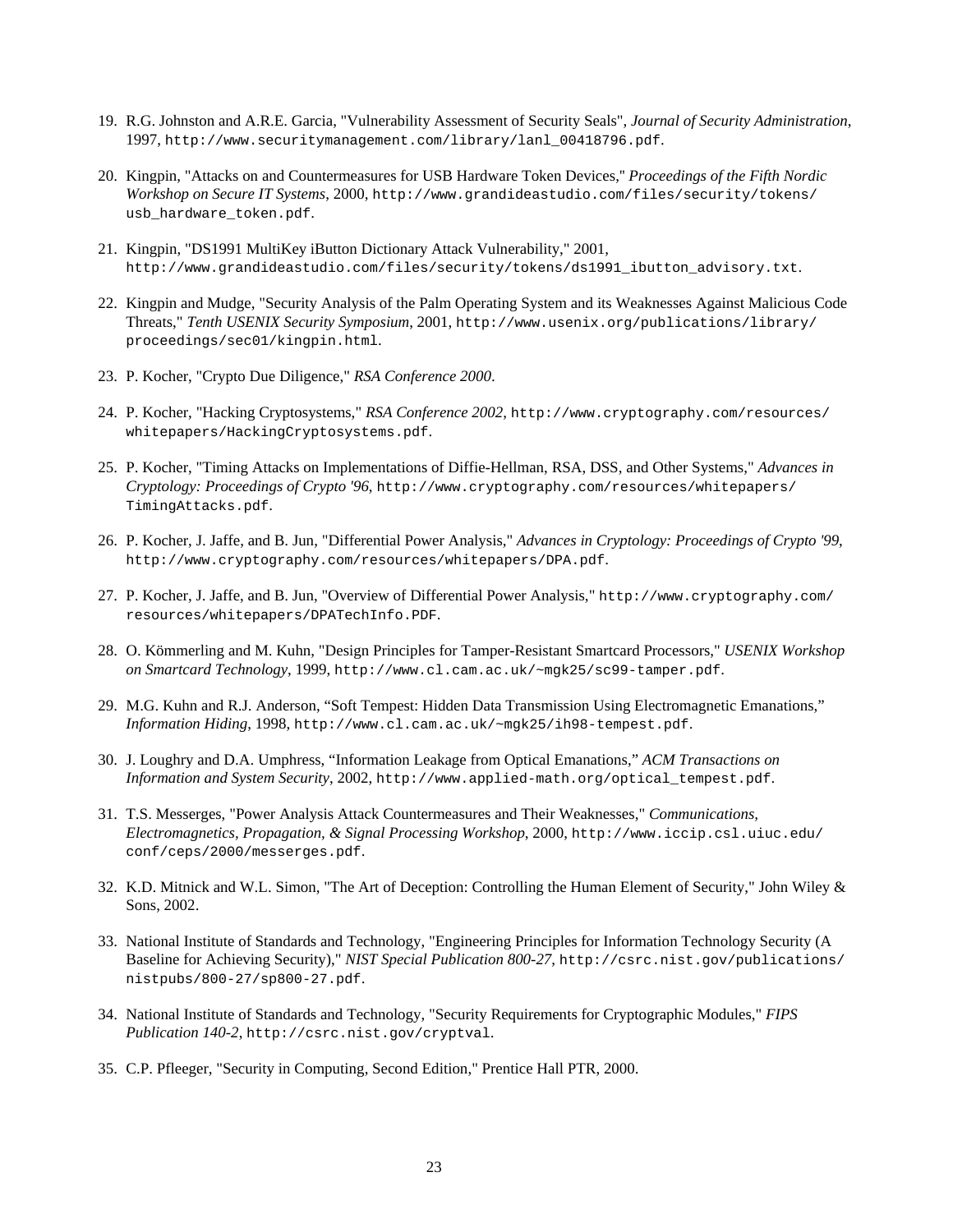- 36. PIC Microcontroller Discussion List, "Re: Code protect," Posted April 26, 1995, http://www.brouhaha.com/ ~eric/pic/84security.html.
- 37. J.R. Rao and P. Rohatgi, "EMPowering Side-Channel Attacks," IBM Research Center, http://www.research.ibm.com/intsec/emf-paper.ps.
- 38. B. Schneier, "Applied Cryptography: Protocols, Algorithms, and Source Code in C, Second Edition," John Wiley & Sons, 1995.
- 39. S. Skorobogatov, "Low Temperature Data Remanence in Static RAM," *University of Cambridge Computer Laboratory Technical Report UCAM-CL-TR-536*, June 2002, http://www.cl.cam.ac.uk/TechReports/ UCAM-CL-TR-536.pdf.
- 40. S.W. Smith and S.H. Weingart, "Building a High-Performance, Programmable Secure Coprocessor,'' *Computer Networks* (Special Issue on Computer Network Security), 1999, http://www.research.ibm.com/ secure\_systems\_department/projects/scop/papers/arch.pdf.
- 41. W. van Eck, "Electronic Radiation from Video Display Units: An Eavesdropping Risk?" *Computers and Security*, 1985, http://www.jya.com/emr.pdf.
- 42. J. Viega and M. Messier, "Secure Programming Cookbook for C and C++," O'Reilly & Associates, 2003.
- 43. S.H. Weinhart, S.R. White, and W.C. Arnold, "An Evaluation System for the Physical Security of Computing Systems," *Sixth Annual Computer Security Applications Conference*, 1993.
- 44. S.H. Weingart, "Physical Security Devices for Computer Subsystems: A Survey of Attacks and Defenses,'' *Workshop on Cryptographic Hardware and Embedded Systems*, 2000.
- 45. O. Whitehouse, "War Nibbling: Bluetooth Insecurity," October 2003, http://www.atstake.com/research/ reports/acrobat/atstake\_war\_nibbling.pdf.
- 46. xda-developers.com, JTAG for the XDA Web Page, http://xda-developers.com/JTAG.
- 47. B.S. Yee, "Using Secure Coprocessors," *Carnegie Mellon University*, 1994, http://citeseer.nj.nec.com/ yee94using.html.
- 48. J. Young, TEMPEST Documents Web Page, http://cryptome.org/nsa-tempest.htm.

## **FURTHER READING**

The secure hardware design and computer security fields have a long and interesting history, and a great deal of work and research has been performed in these areas. Besides the references that appear at the end of this paper, here are additional sources of insight:

#### **System and Product Development**

- K.R. Fowler, "Electronic Instrument Design Architecting for the Life Cycle," Oxford University Press, 1996.
- C. Salter, O. Saydjari, B. Schneier, and J. Wallner, "Toward a Secure System Engineering Methodology," *New Security Paradigms Workshop*, September 1998, http://www.schneier.com/paper-securemethodology.pdf.